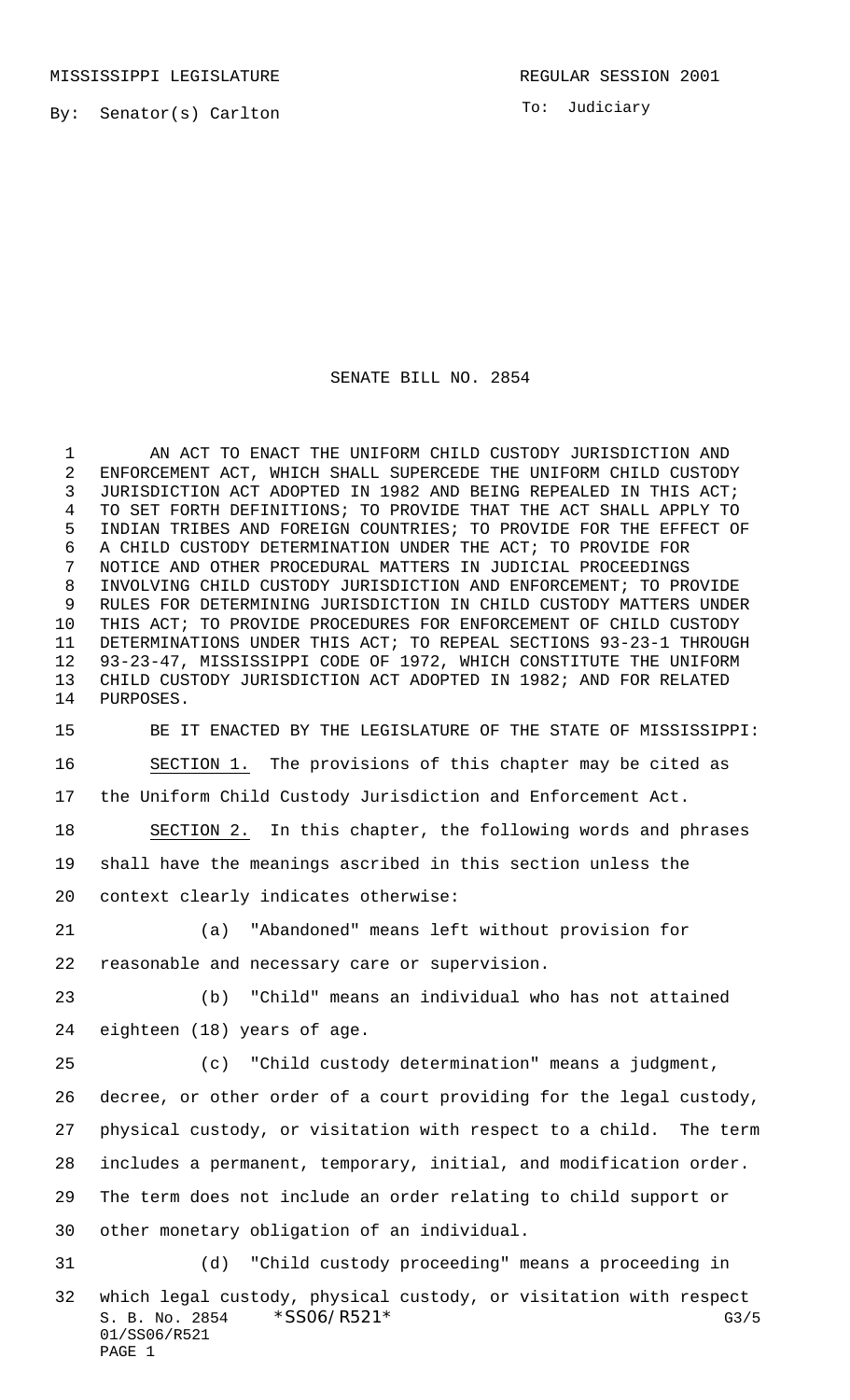to a child is an issue. The term includes a proceeding for divorce, separation, neglect, abuse, dependency, guardianship, paternity, termination of parental rights, and protection from domestic violence, in which the issue may appear. The term does not include a proceeding involving juvenile delinquency, contractual emancipation, or enforcement under Sections 23 through 38 of this act.

 (e) "Commencement" means the filing of the first pleading in a proceeding.

 (f) "Court" means an entity authorized under the law of a state to establish, enforce, or modify a child custody determination.

 (g) "Home state" means the state in which a child lived with a parent or a person acting as a parent for at least six (6) consecutive months immediately before the commencement of a child custody proceeding. In the case of a child less than six (6) months of age, the term means the state in which the child lived from birth with any of the persons mentioned. A period of temporary absence of any of the mentioned persons is part of the period.

 (h) "Initial determination" means the first child custody determination concerning a particular child.

 (i) "Issuing court" means the court that makes a child custody determination for which enforcement is sought under this chapter.

 (j) "Issuing state" means the state in which a child custody determination is made.

S. B. No. 2854 \* SS06/R521\* (k) "Modification" means a child custody determination that changes, replaces, supersedes, or is otherwise made after a previous determination concerning the same child, whether or not it is made by the court that made the previous determination. (l) "Person" means an individual, corporation, business trust, estate, trust, partnership, limited liability company,

01/SS06/R521 PAGE 2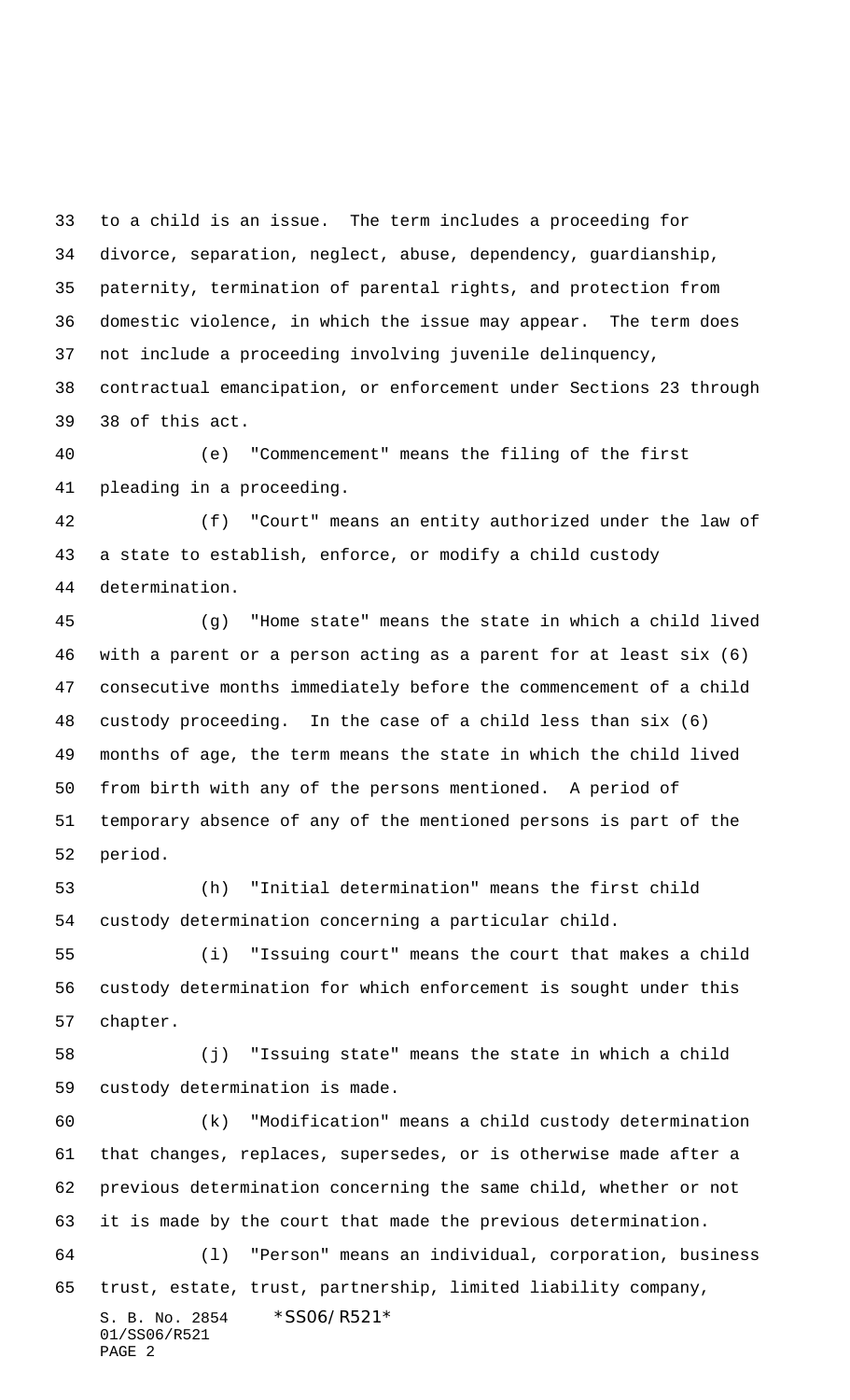association, joint venture, government, governmental subdivision, agency, or instrumentality, public corporation, or any other legal or commercial entity.

 (m) "Person acting as a parent" means a person, other than a parent, who:

 (i) Has physical custody of the child or has had physical custody for a period of six (6) consecutive months, including any temporary absence, within one (1) year immediately before the commencement of a child custody proceeding; and

 (ii) Has been awarded legal custody by a court or claims a right to legal custody under the law of this state.

 (n) "Petitioner" means a person who seeks enforcement of (i) an order for return of a child under the Hague Convention on the Civil Aspects of International Child Abduction or (ii) a child custody determination.

 (o) "Physical custody" means the physical care and supervision of a child.

 (p) "Respondent" means a person against whom a proceeding has been commenced for enforcement of (i) an order for return of a child under the Hague Convention on the Civil Aspects of International Child Abduction or (ii) a child custody determination.

 (q) "State" means a state of the United States, the District of Columbia, Puerto Rico, the United States Virgin Islands, or any territory or insular possession subject to the jurisdiction of the United States.

 (r) "Tribe" means an Indian tribe or band, or Alaskan Native village, which is recognized by federal law or formally acknowledged by a state.

 (s) "Warrant" means an order issued by a court authorizing law enforcement officers to take physical custody of a child.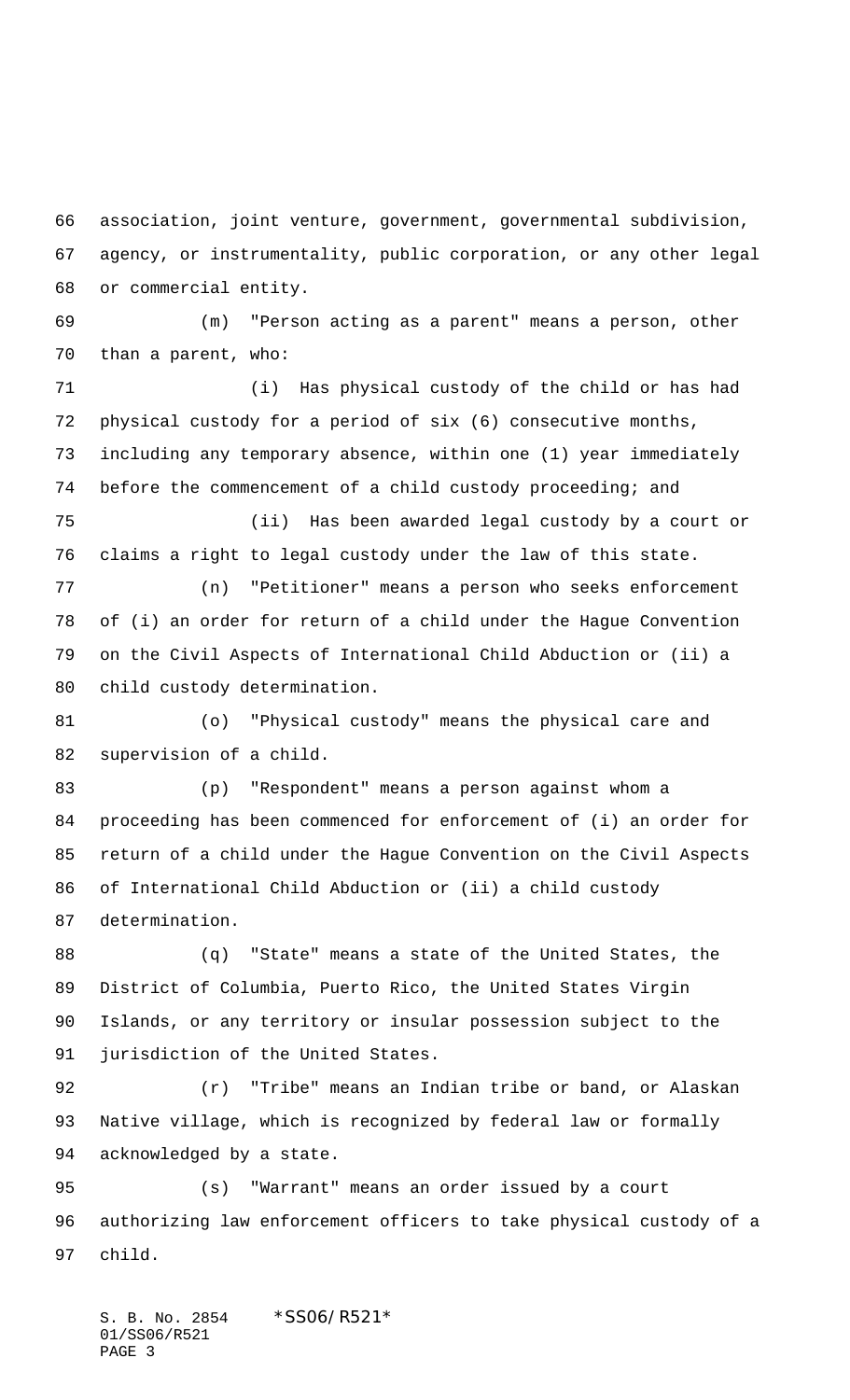SECTION 3. This chapter does not govern an adoption proceeding or a proceeding pertaining to the authorization of emergency medical care for a child.

 SECTION 4. (1) A child custody proceeding that pertains to an Indian child as defined in the Indian Child Welfare Act, 25 USCS Section 1901 et seq., is not subject to this chapter to the extent that it is governed by the Indian Child Welfare Act.

 (2) A court of this state shall treat a tribe as if it were a state of the United States for the purpose of applying Sections 2 through 22 of this act.

 (3) A child custody determination made by a tribe under factual circumstances in substantial conformity with the jurisdictional standards of this chapter must be recognized and enforced under Sections 23 through 38 of this act.

 SECTION 5. (1) A court of this state shall treat a foreign country as if it were a state of the United States for the purpose of applying Sections 2 through 22 of this act.

 (2) Except as otherwise provided in subsection (3), a child custody determination made in a foreign country under factual circumstances in substantial conformity with the jurisdictional standards of this chapter must be recognized and enforced under Sections 23 through 38 of this act.

 (3) A court of this State need not apply this chapter if the child custody law of a foreign country violates fundamental principles of human rights.

 SECTION 6. A child custody determination made by a court of this state that had jurisdiction under this chapter binds all persons who have been served in accordance with the laws of this state or notified in accordance with Section 8 of this act or who have submitted to the jurisdiction of the court, and who have been given an opportunity to be heard.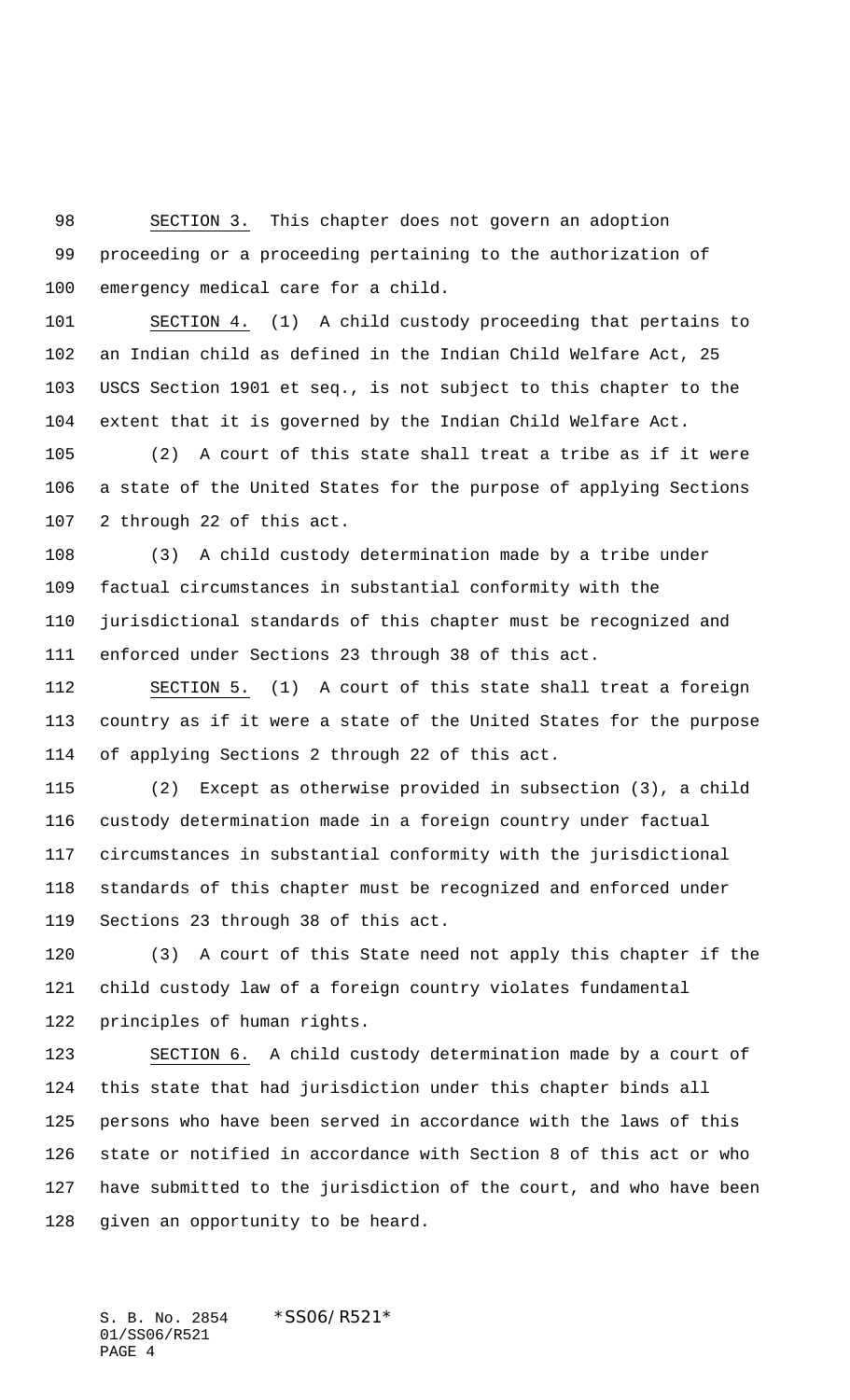As to those persons, the determination is conclusive as to all decided issues of law and fact except to the extent the determination is modified.

 SECTION 7. If a question of existence or exercise of jurisdiction under this chapter is raised in a child custody proceeding, the question, upon request of a party, must be given priority on the calendar and handled expeditiously.

 SECTION 8. (1) Notice required for the exercise of jurisdiction when a person is outside this state may be given in a manner prescribed by the law of this state for service of process or by the law of the state in which the service is made. Notice must be given in a manner reasonably calculated to give actual notice but may be by publication if other means are not effective. (2) Proof of service may be made in the manner prescribed by

 the law of this state or by the law of the state in which the service is made.

 (3) Notice is not required for the exercise of jurisdiction with respect to a person who submits to the jurisdiction of the court.

 SECTION 9. (1) A party to a child custody proceeding, including a modification proceeding, or a petitioner or respondent in a proceeding to enforce or register a child custody determination, is not subject to personal jurisdiction in this state for another proceeding or purpose solely by reason of having participated, or of having been physically present for the purpose of participating, in the proceeding.

S. B. No. 2854 \*SS06/R521\* 01/SS06/R521 PAGE 5 (2) A person who is subject to personal jurisdiction in this state on a basis other than physical presence is not immune from service of process in this state. A party present in this state who is subject to the jurisdiction of another state is not immune from service of process allowable under the laws of that state. (3) The immunity granted by subsection (1) does not extend to civil litigation based on acts unrelated to the participation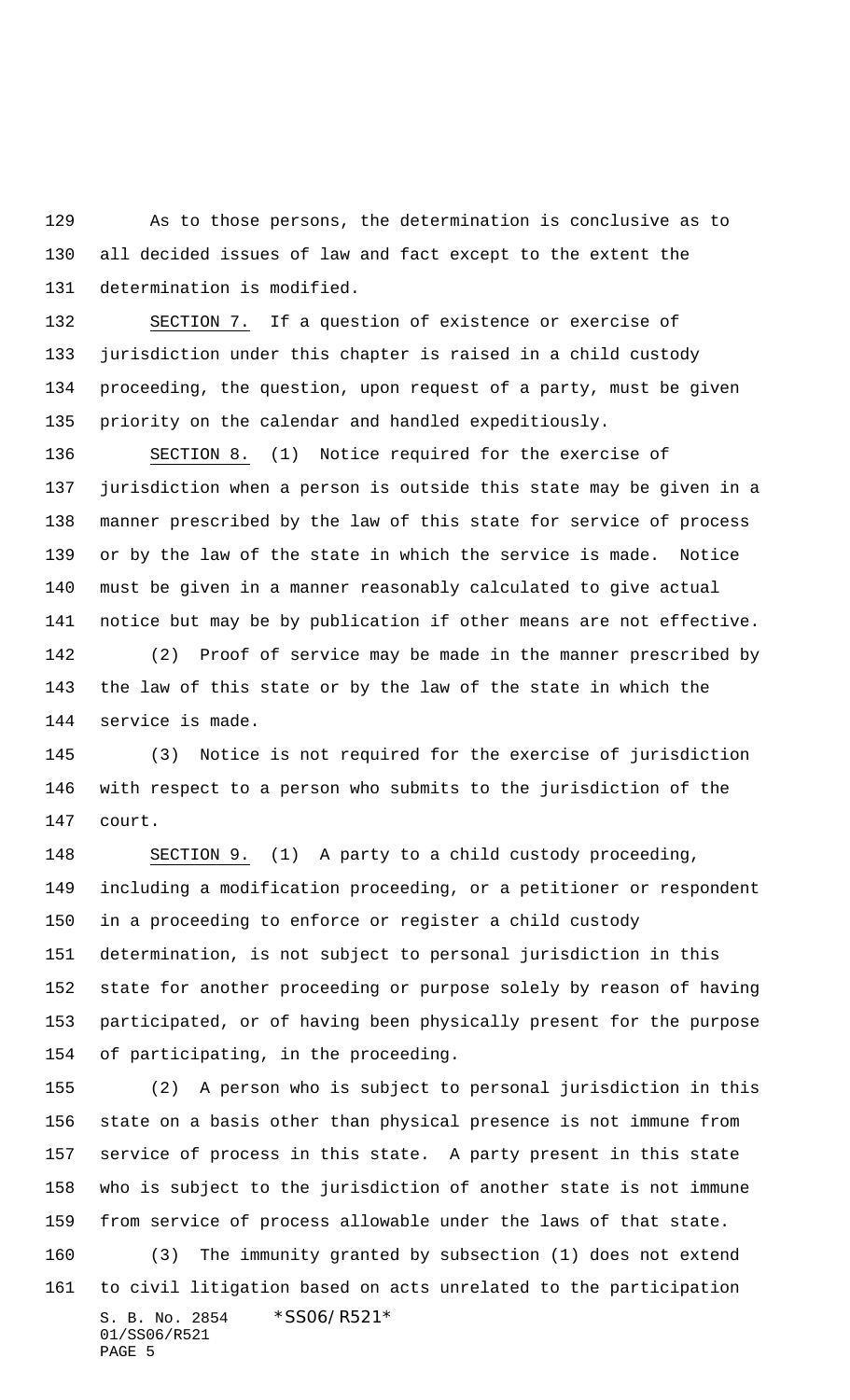in a proceeding under this chapter committed by an individual while present in this state.

 SECTION 10. (1) A court of this state may communicate with a court in another state concerning a proceeding arising under this chapter.

 (2) The court may allow the parties to participate in the communication. If the parties are not able to participate in the communication, they must be given the opportunity to present facts and legal arguments before a decision on jurisdiction is made.

 (3) Communication between courts on schedules, calendars, court records, and similar matters may occur without informing the parties. A record need not be made of the communication.

 (4) Except as otherwise provided in subsection (3), a record must be made of a communication under this section. The parties must be informed promptly of the communication and granted access to the record.

 (5) For the purposes of this section, "record" means information that is inscribed on a tangible medium or that is stored in an electronic or other medium and is retrievable in perceivable form.

 SECTION 11. (1) In addition to other procedures available to a party, a party to a child custody proceeding may offer testimony of witnesses who are located in another state, including testimony of the parties and the child, by deposition or other means allowable in this state for testimony taken in another state. The court on its own motion may order that the testimony of a person be taken in another state and may prescribe the manner in which and the terms upon which the testimony is taken.

 (2) A court of this state may permit an individual residing in another state to be deposed or to testify by telephone, audiovisual means, or other electronic means before a designated court or at another location in that state. A court of this state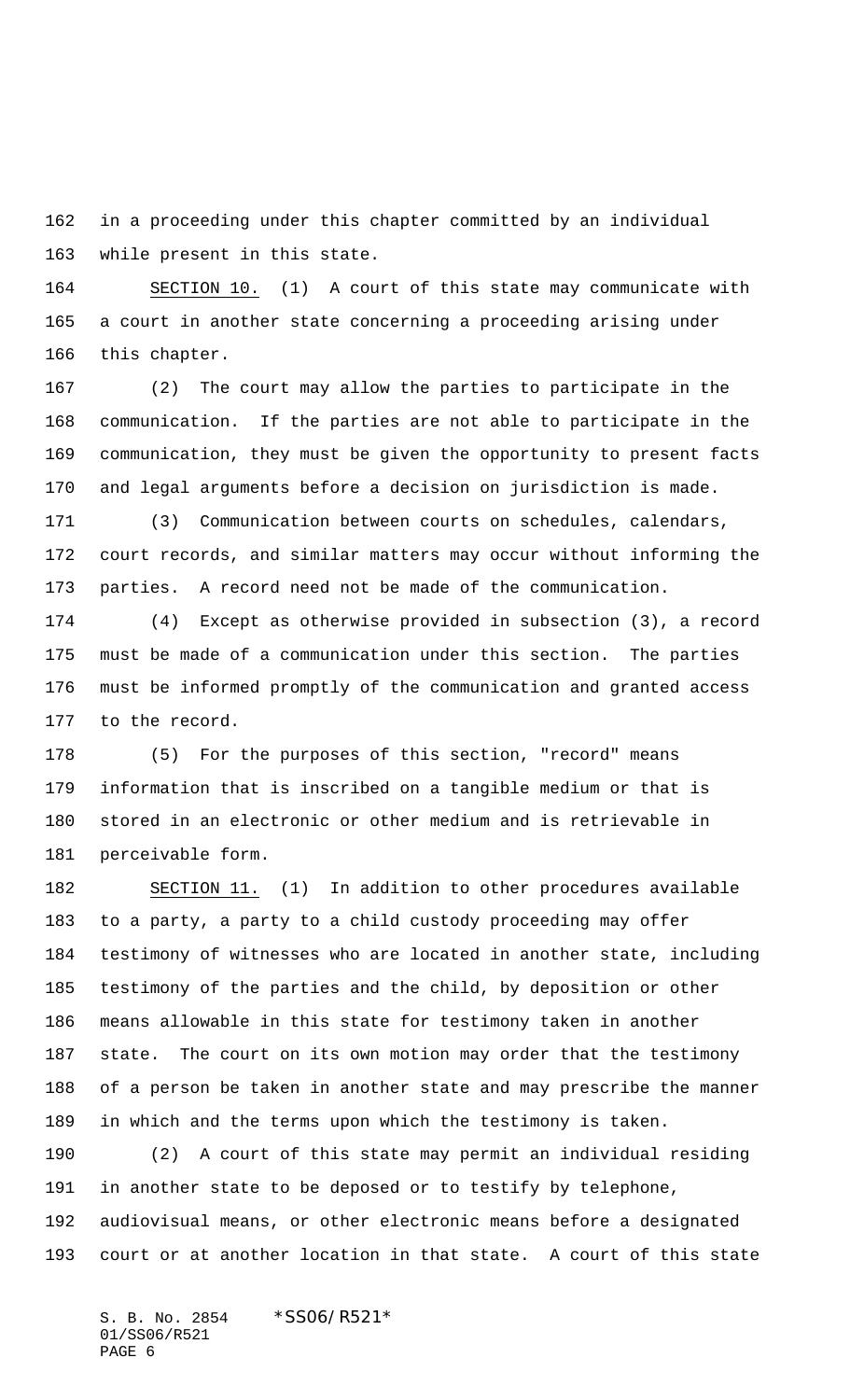shall cooperate with courts of other states in designating an appropriate location for the deposition or testimony.

 (3) Documentary evidence transmitted from another state to a court of this state by technological means which do not produce an original writing may not be excluded from evidence on an objection based on the means of transmission.

 SECTION 12. (1) A court of this state may request the appropriate court of another state to:

(a) Hold an evidentiary hearing;

 (b) Order a person to produce or give evidence pursuant to procedures of that state;

 (c) Order that an evaluation be made with respect to the custody of a child involved in a pending proceeding;

 (d) Forward to the court of this state a certified copy of the transcript of the record of the hearing, the evidence otherwise presented, and any evaluation prepared in compliance 210 with the request; and

 (e) Order a party to a child custody proceeding or any person having physical custody of the child to appear in the proceeding with or without the child.

 (2) Upon request of a court of another state, a court of this state may hold a hearing or enter an order described in subsection (1).

 (3) Travel and other necessary and reasonable expenses incurred under subsections (1) and (2) may be assessed against the parties according to the law of this state.

 (4) A court of this state shall preserve the pleadings, orders, decrees, records of hearings, evaluations, and other pertinent records with respect to a child custody proceeding until the child attains eighteen (18) years of age. Upon appropriate request by a court or law enforcement official of another state, the court shall forward a certified copy of those records.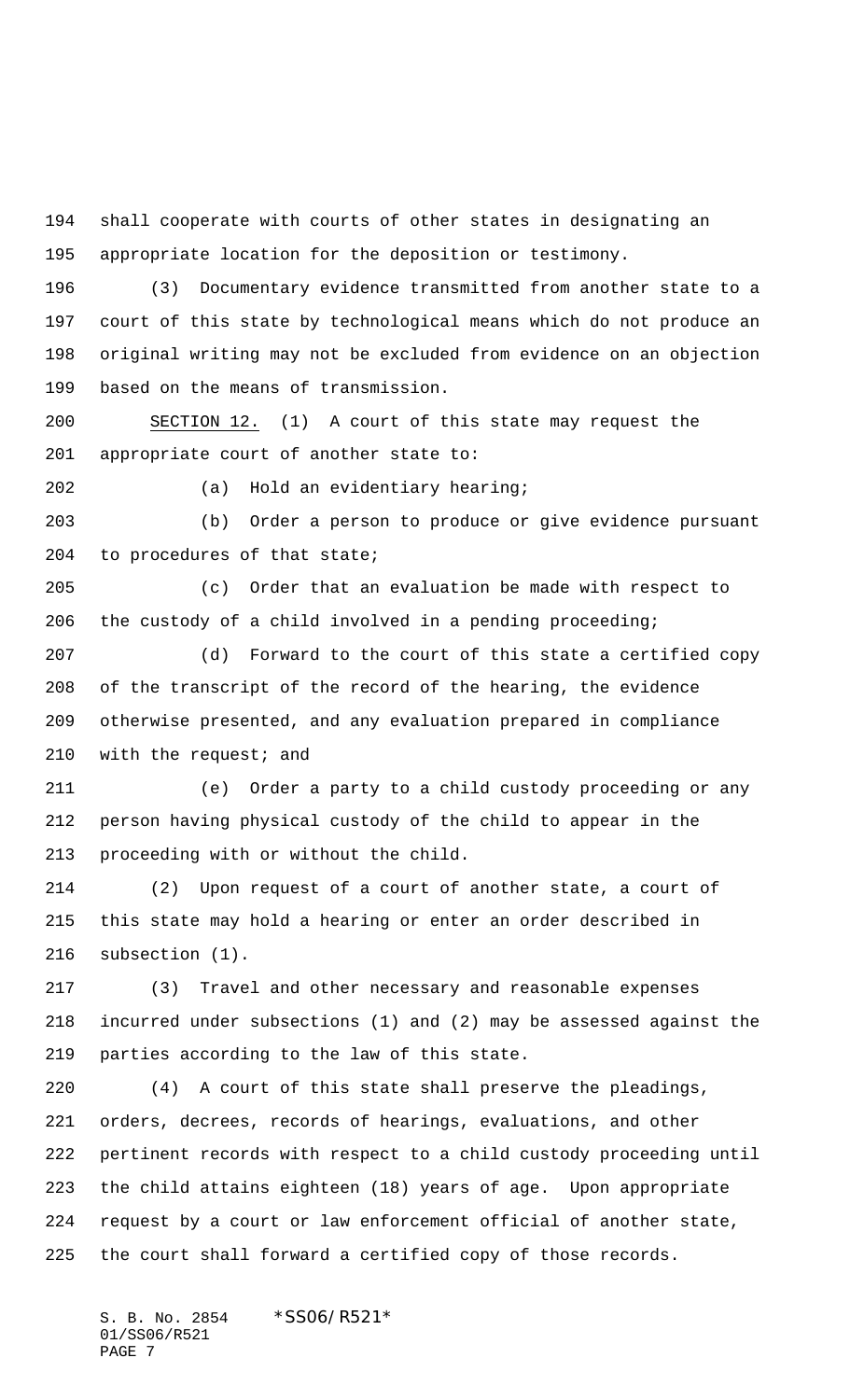SECTION 13. (1) Except as otherwise provided in Section 16 of this act, a court of this state has jurisdiction to make an initial child custody determination only if:

 (a) This state is the home state of the child on the date of the commencement of the proceeding, or was the home state of the child within six (6) months before the commencement of the proceeding and the child is absent from this state but a parent or person acting as a parent continues to live in this state;

 (b) A court of another state does not have jurisdiction under paragraph (a), or a court of the home state of the child has declined to exercise jurisdiction on the ground that this state is 237 the more appropriate forum under Section 19 or 20 of this act; and:

 (i) The child and the child's parents, or the child and at least one (1) parent or a person acting as a parent, have a significant connection with this state other than mere physical presence; and

 (ii) Substantial evidence is available in this state concerning the child's care, protection, training, and personal relationships;

 (c) All courts having jurisdiction under paragraph (a) or (b) of this subsection have declined to exercise jurisdiction on the ground that a court of this state is the more appropriate forum to determine the custody of the child under Section 19 or 20 of this act; or

 (d) No court of any other state would have jurisdiction under the criteria specified in paragraph (a), (b), or (c) of this section.

S. B. No. 2854 \* SS06/R521\* (2) Subsection (1) is the exclusive jurisdictional basis for making a child custody determination by a court of this state. (3) Physical presence of, or personal jurisdiction over, a party or a child is not necessary or sufficient to make a child custody determination.

01/SS06/R521 PAGE 8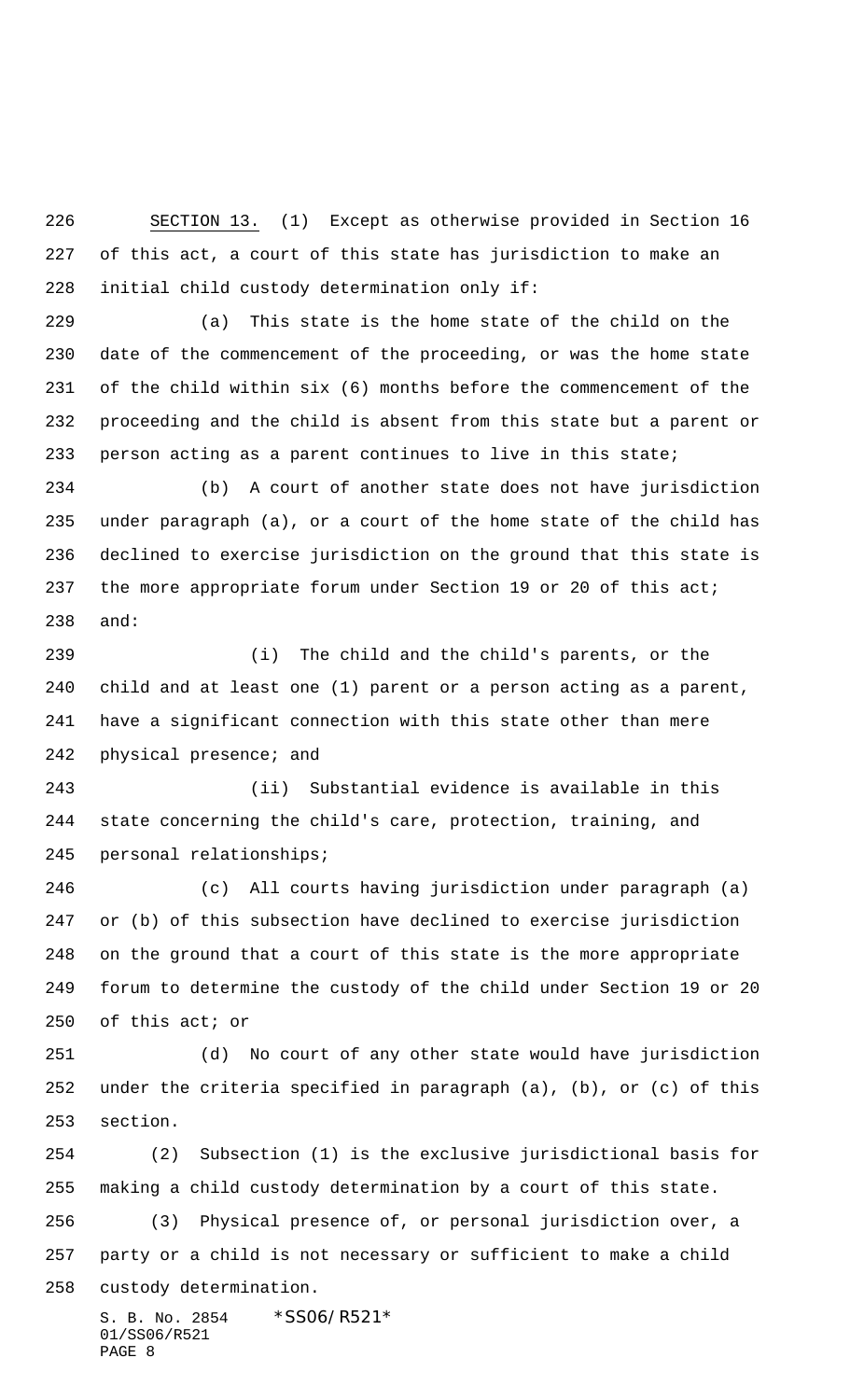SECTION 14. (1) Except as otherwise provided in Section 16 of this act, a court of this state which has made a child custody determination consistent with Section 13 or 15 of this act has exclusive, continuing jurisdiction over the determination until:

 (a) A court of this state determines that neither the child, the child's parents, nor any person acting as a parent does not have a significant connection with this state and that substantial evidence is no longer available in this state concerning the child's care, protection, training, and personal relationships; or

 (b) A court of this state or a court of another state determines that neither the child, the child's parents, nor any person acting as a parent presently does not reside in this state.

 (2) A court of this state which has made a child custody determination and does not have exclusive, continuing jurisdiction under this section may modify that determination only if it has jurisdiction to make an initial determination under Section 13 of this act.

 SECTION 15. Except as otherwise provided in Section 16 of this act, a court of this state may not modify a child custody determination made by a court of another state unless a court of this state has jurisdiction to make an initial determination under 281 Section  $13(1)(a)$  or (b) of this act; and:

 (a) The court of the other state determines it no longer has exclusive, continuing jurisdiction under Section 14 of this act or that a court of this state would be a more convenient forum under Section 19 of this act; or

 (b) A court of this state or a court of the other state determines that neither the child, the child's parents, nor any person acting as a parent presently does not reside in the other state.

S. B. No. 2854 \*SS06/R521\* 01/SS06/R521 PAGE 9 SECTION 16. (1) A court of this state has temporary emergency jurisdiction if the child is present in this state and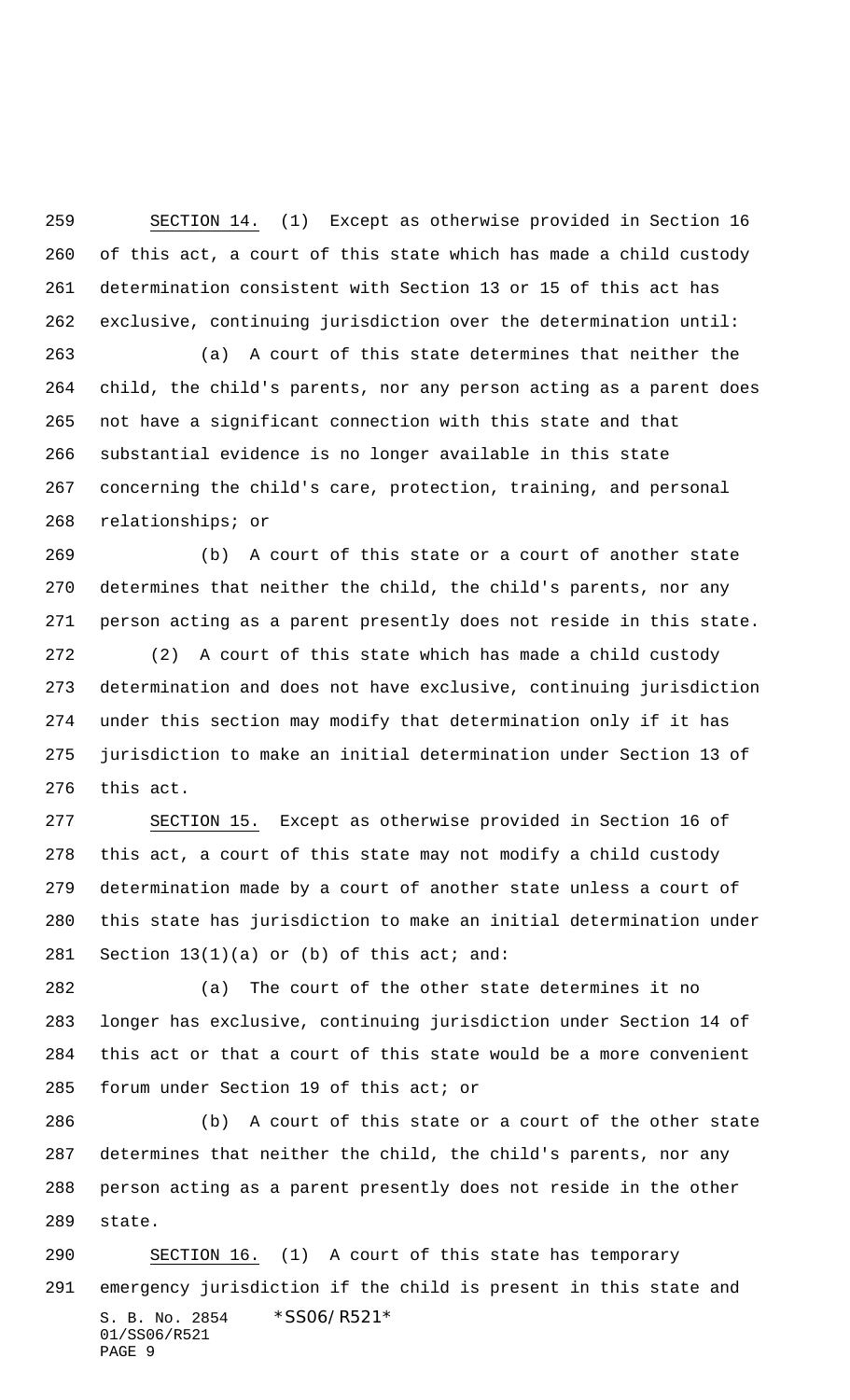the child has been abandoned or it is necessary in an emergency to protect the child because the child, or a sibling or parent of the child, is subjected to or threatened with mistreatment or abuse.

 (2) If there is no previous child custody determination that is entitled to be enforced under this chapter and a child custody proceeding has not been commenced in a court of a state having jurisdiction under Sections 13 through 15 of this act, a child custody determination made under this section remains in effect until an order is obtained from a court of a state having jurisdiction under Sections 13 through 15 of this act. If a child custody proceeding has not been or is not commenced in a court of a state having jurisdiction under Sections 13 through 15 of this act, a child custody determination made under this section becomes a final determination, if it so provides and this state becomes the home state of the child.

 (3) If there is a previous child custody determination that is entitled to be enforced under this chapter, or a child custody proceeding has been commenced in a court of a state having jurisdiction under Sections 13 through 15 of this act, any order issued by a court of this state under this section must specify in the order a period that the court considers adequate to allow the person seeking an order to obtain an order from the state having jurisdiction under Sections 13 through 15 of this act. The order issued in this state remains in effect until an order is obtained from the other state within the period specified or the period expires.

S. B. No. 2854 \* SS06/R521\* 01/SS06/R521 PAGE 10 (4) A court of this state which has been asked to make a child custody determination under this section, upon being informed that a child custody proceeding has been commenced in, or a child custody determination has been made by, a court of a state having jurisdiction under Sections 13 through 15 of this act, shall immediately communicate with the other court. A court of this state which is exercising jurisdiction pursuant to Sections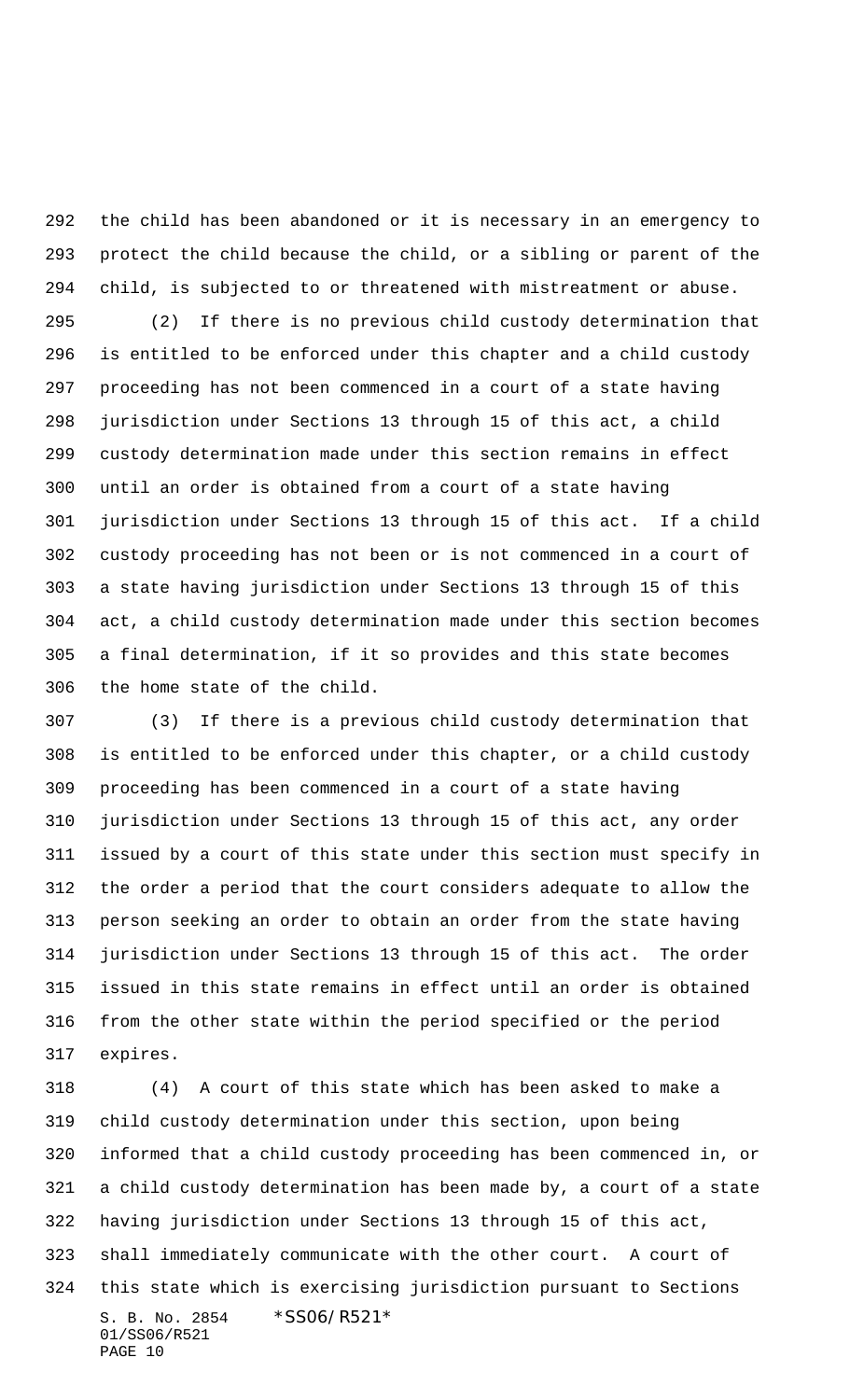13 through 15 of this act, upon being informed that a child custody proceeding has been commenced in, or a child custody determination has been made by, a court of another state under a statute similar to this section shall immediately communicate with the court of that state to resolve the emergency, protect the safety of the parties and the child, and determine a period for the duration of the temporary order.

 SECTION 17. (1) Before a child custody determination is made under this chapter, notice and an opportunity to be heard in accordance with the standards of Section 8 of this act must be given to all persons entitled to notice under the law of this state as in child custody proceedings between residents of this state, any parent whose parental rights have not been previously terminated, and any person having physical custody of the child.

 (2) This chapter does not govern the enforceability of a child custody determination made without notice or an opportunity to be heard.

 (3) The obligation to join a party and the right to intervene as a party in a child custody proceeding under this chapter are governed by the law of this state as in child custody proceedings between residents of this state.

 SECTION 18. (1) Except as otherwise provided in Section 16 of this act, a court of this state may not exercise its jurisdiction under this act if, at the time of the commencement of the proceeding, a proceeding concerning the custody of the child has been commenced in a court of another state having jurisdiction substantially in conformity with this chapter, unless the proceeding has been terminated or is stayed by the court of the other state because a court of this State is a more convenient forum under Section 19 of this act.

S. B. No. 2854 \* SS06/R521\* 01/SS06/R521 PAGE 11 (2) Except as otherwise provided in Section 16 of this act, a court of this state, before hearing a child custody proceeding, shall examine the court documents and other information supplied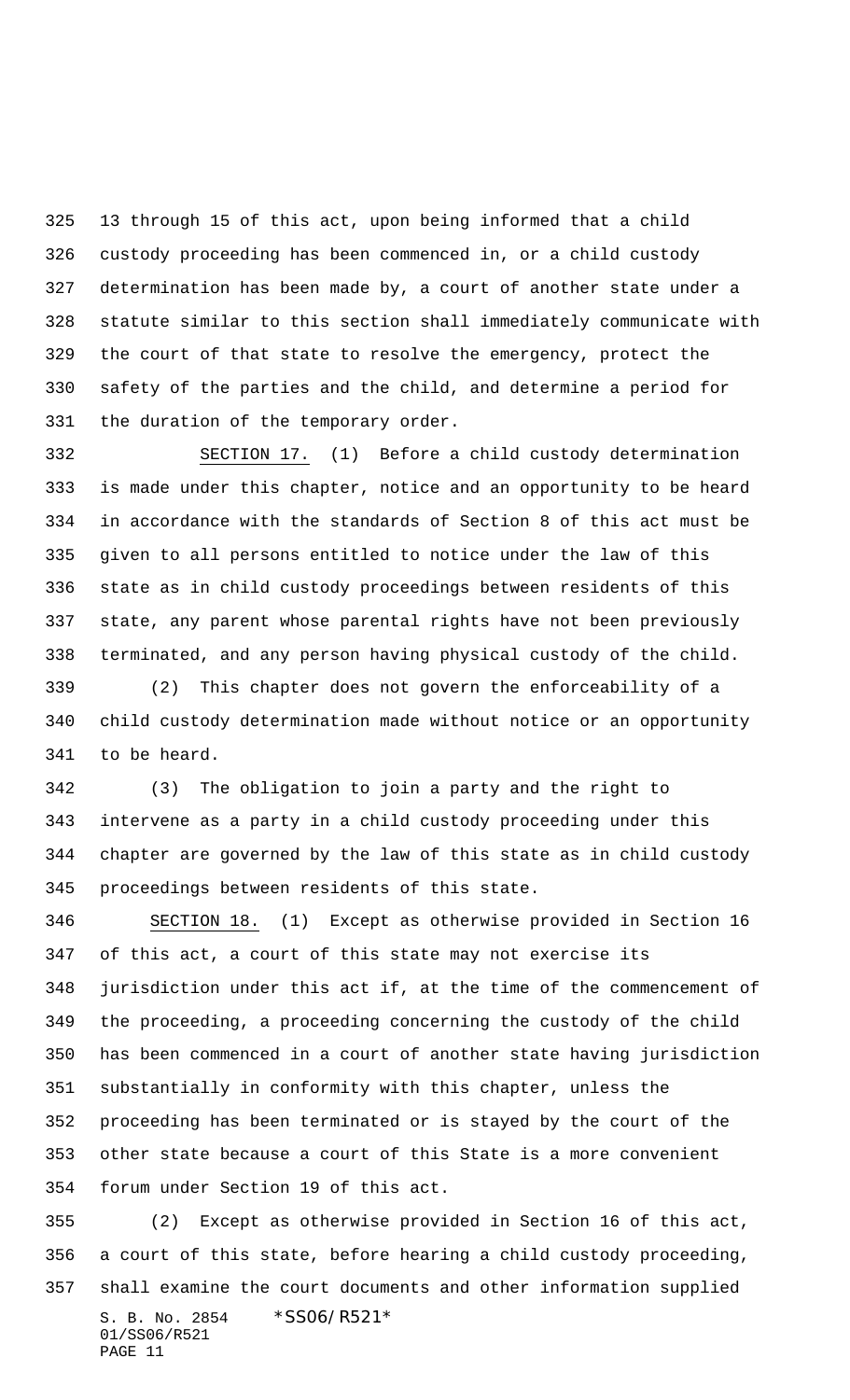by the parties pursuant to Section 21 of this act. If the court determines that a child custody proceeding has been commenced in a court in another state having jurisdiction substantially in accordance with this chapter, the court of this state shall stay its proceeding and communicate with the court of the other state. If the court of the state having jurisdiction substantially in accordance with this chapter does not determine that the court of this state is a more appropriate forum, the court of this state shall dismiss the proceeding.

 (3) In a proceeding to modify a child custody determination, a court of this state shall determine whether a proceeding to enforce the determination has been commenced in another state. If a proceeding to enforce a child custody determination has been commenced in another state, the court may:

 (a) Stay the proceeding for modification pending the entry of an order of a court of the other state enforcing, staying, denying, or dismissing the proceeding for enforcement;

 (b) Enjoin the parties from continuing with the proceeding for enforcement; or

 (c) Proceed with the modification under conditions it considers appropriate.

 SECTION 19. (1) A court of this state which has jurisdiction under this chapter to make a child custody determination may decline to exercise its jurisdiction at any time if it determines that it is an inconvenient forum under the circumstances and that a court of another state is a more appropriate forum. The issue of inconvenient forum may be raised upon motion of a party, the court's own motion, or request of another court.

 (2) Before determining whether it is an inconvenient forum, a court of this state shall consider whether it is appropriate for a court of another state to exercise jurisdiction. For this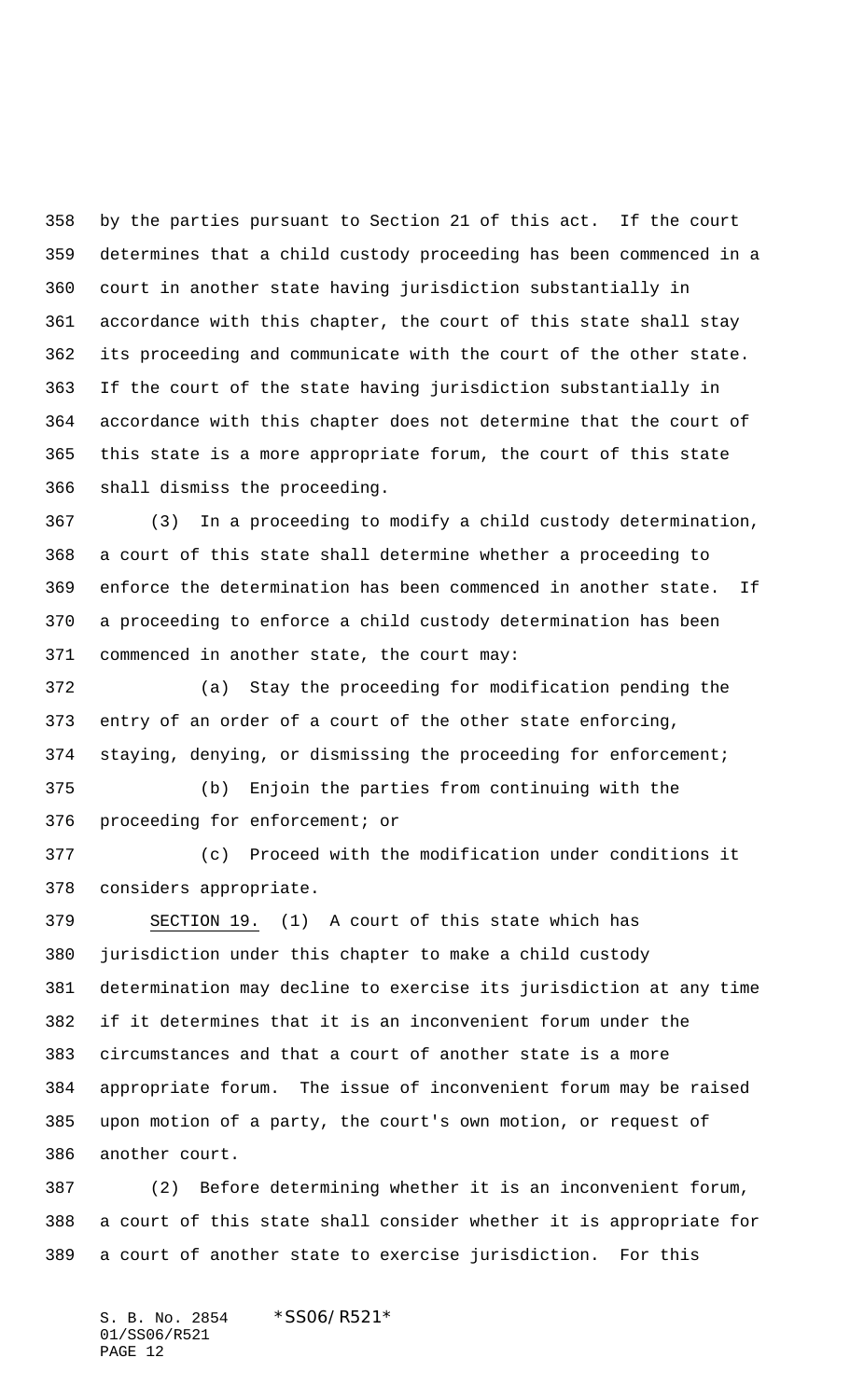S. B. No. 2854 \* SS06/R521\* 01/SS06/R521 PAGE 13 purpose, the court shall allow the parties to submit information and shall consider all relevant factors, including: (a) Whether domestic violence has occurred and is likely to continue in the future and which state could best protect the parties and the child; (b) The length of time the child has resided outside this state; (c) The distance between the court in this state and the court in the state that would assume jurisdiction; (d) The relative financial circumstances of the parties; (e) Any agreement of the parties as to which state should assume jurisdiction; (f) The nature and location of the evidence required to resolve the pending litigation, including testimony of the child; (g) The ability of the court of each state to decide the issue expeditiously and the procedures necessary to present the evidence; and (h) The familiarity of the court of each state with the facts and issues in the pending litigation. (3) If a court of this state determines that it is an inconvenient forum and that a court of another state is a more appropriate forum, it shall stay the proceedings upon condition that a child custody proceeding be promptly commenced in another designated state and may impose any other condition the court considers just and proper. (4) A court of this state may decline to exercise its jurisdiction under this chapter if a child custody determination is incidental to an action for divorce or another proceeding while still retaining jurisdiction over the divorce or other proceeding. SECTION 20. (1) Except as otherwise provided in Section 16 of this act or by other law of this state, if a court of this state has jurisdiction under this chapter because a person seeking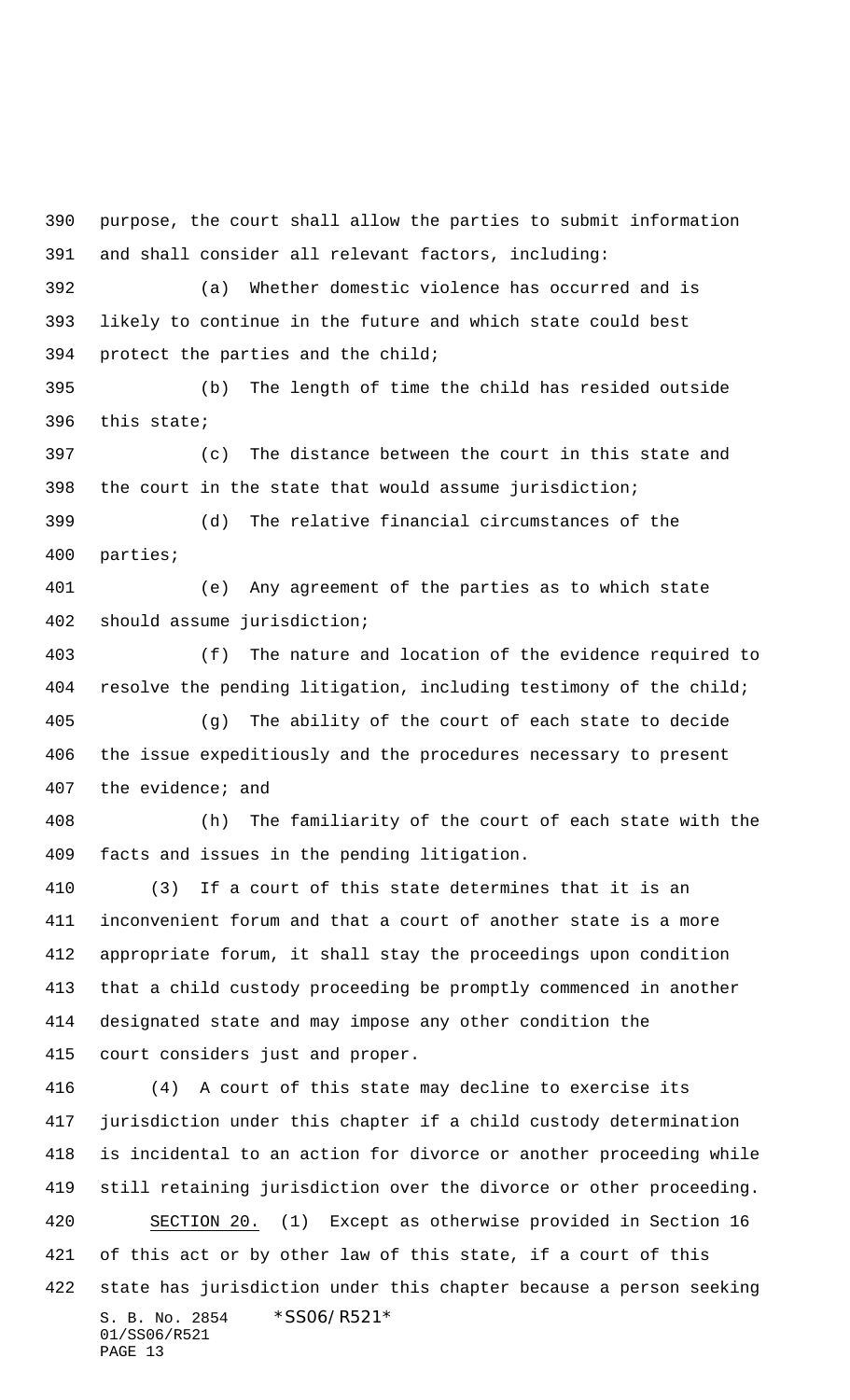to invoke its jurisdiction has engaged in unjustifiable conduct, the court shall decline to exercise its jurisdiction unless:

 (a) The parents and all persons acting as parents have acquiesced in the exercise of jurisdiction;

 (b) A court of the state otherwise having jurisdiction under Sections 13 through 15 of this act determines that this state is a more appropriate forum under Section 19 of this act; or

 (c) No court of any other state would have jurisdiction under the criteria specified in Sections 13 through 15 of this act.

 If a court of this state declines to exercise its jurisdiction pursuant to subsection (1), it may fashion an appropriate remedy to ensure the safety of the child and prevent a repetition of the unjustifiable conduct, including staying the proceeding until a child custody proceeding is commenced in a court having jurisdiction under Sections 13 through 15 of this act.

 (3) If a court dismisses a petition or stays a proceeding because it declines to exercise its jurisdiction under subsection (1), it shall assess against the party seeking to invoke its jurisdiction necessary and reasonable expenses including court costs, communication expenses, attorney's fees, investigative fees, expenses for witnesses, travel expenses, and expenses for child care during the course of the proceedings, unless the party from whom fees are sought establishes that the assessment would be clearly inappropriate. The court may not assess fees, costs, or expenses against this state unless authorized by law other than this chapter.

S. B. No. 2854 \* SS06/R521\* 01/SS06/R521 PAGE 14 SECTION 21. (1) Subject to any law providing for the confidentiality of procedures, addresses, and other identifying information, in a child custody proceeding, each party, in its first pleading or in an attached affidavit, shall give information, if reasonably ascertainable, under oath as to the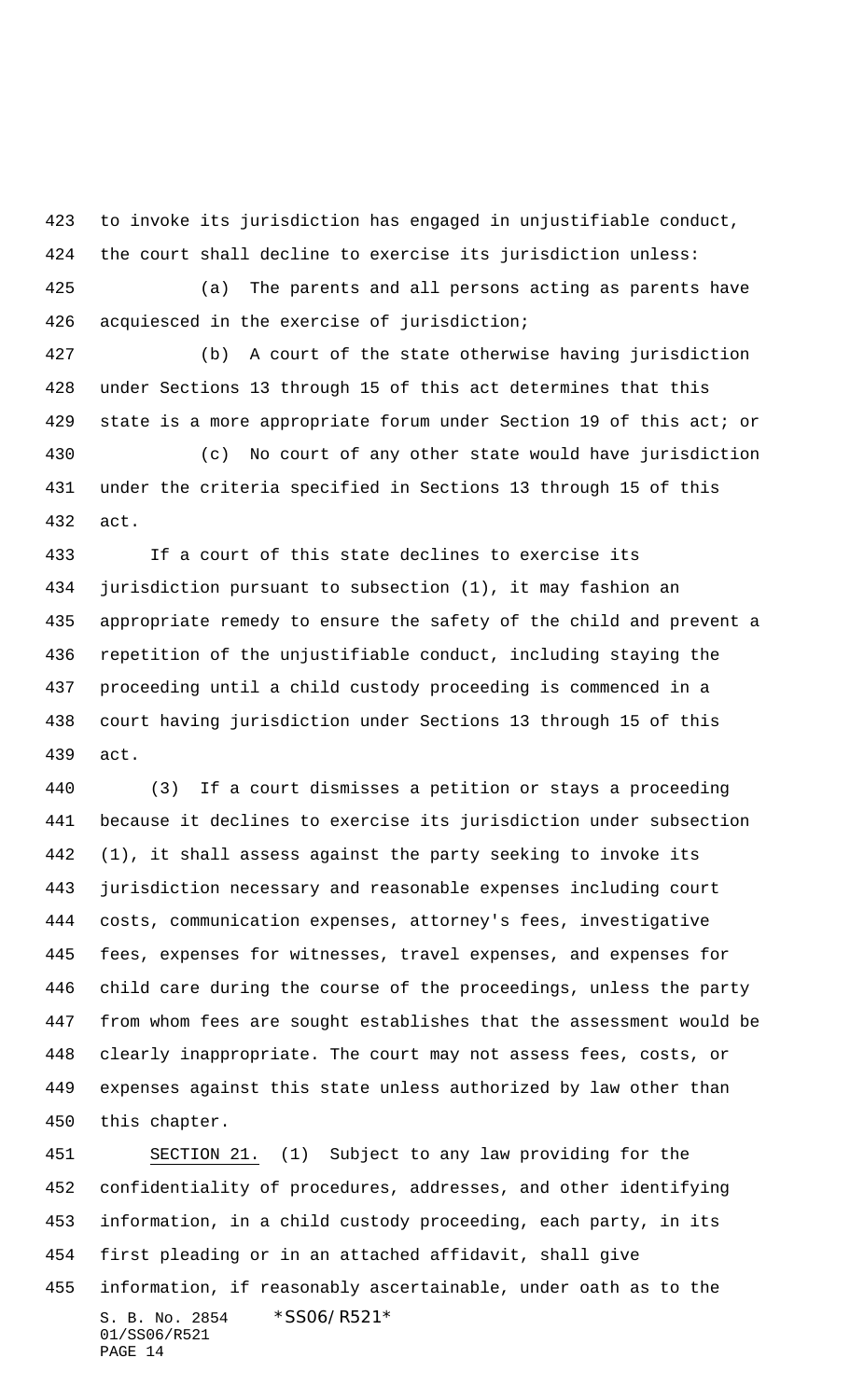child's present address or whereabouts, the places where the child has lived during the last five (5) years, and the names and present addresses of the persons with whom the child has lived during that period. The pleading or affidavit must state whether the party:

 (a) Has participated, as a party or witness or in any other capacity, in any other proceeding concerning the custody of or visitation with the child and, if so, identify the court, the case number, and the date of the child custody determination, if any;

 (b) Knows of any proceeding that could affect the current proceeding, including proceedings for enforcement and proceedings relating to domestic violence, protective orders, termination of parental rights, and adoptions and, if so, identify 470 the court, the case number, and the nature of the proceeding; and

 (c) Knows the names and addresses of any person not a party to the proceeding who has physical custody of the child or claims rights of legal custody or physical custody of, or visitation with, the child and, if so, the names and addresses of those persons.

 (2) If the information required by subsection (1) is not furnished, the court, upon motion of a party or its own motion, may stay the proceeding until the information is furnished.

 (3) If the declaration as to any of the items described in subsection (1)(a) through (c) is in the affirmative, the declarant shall give additional information under oath as required by the court. The court may examine the parties under oath as to details of the information furnished and other matters pertinent to the court's jurisdiction and the disposition of the case.

 (4) Each party has a continuing duty to inform the court of any proceeding in this or any other state that could affect the current proceeding.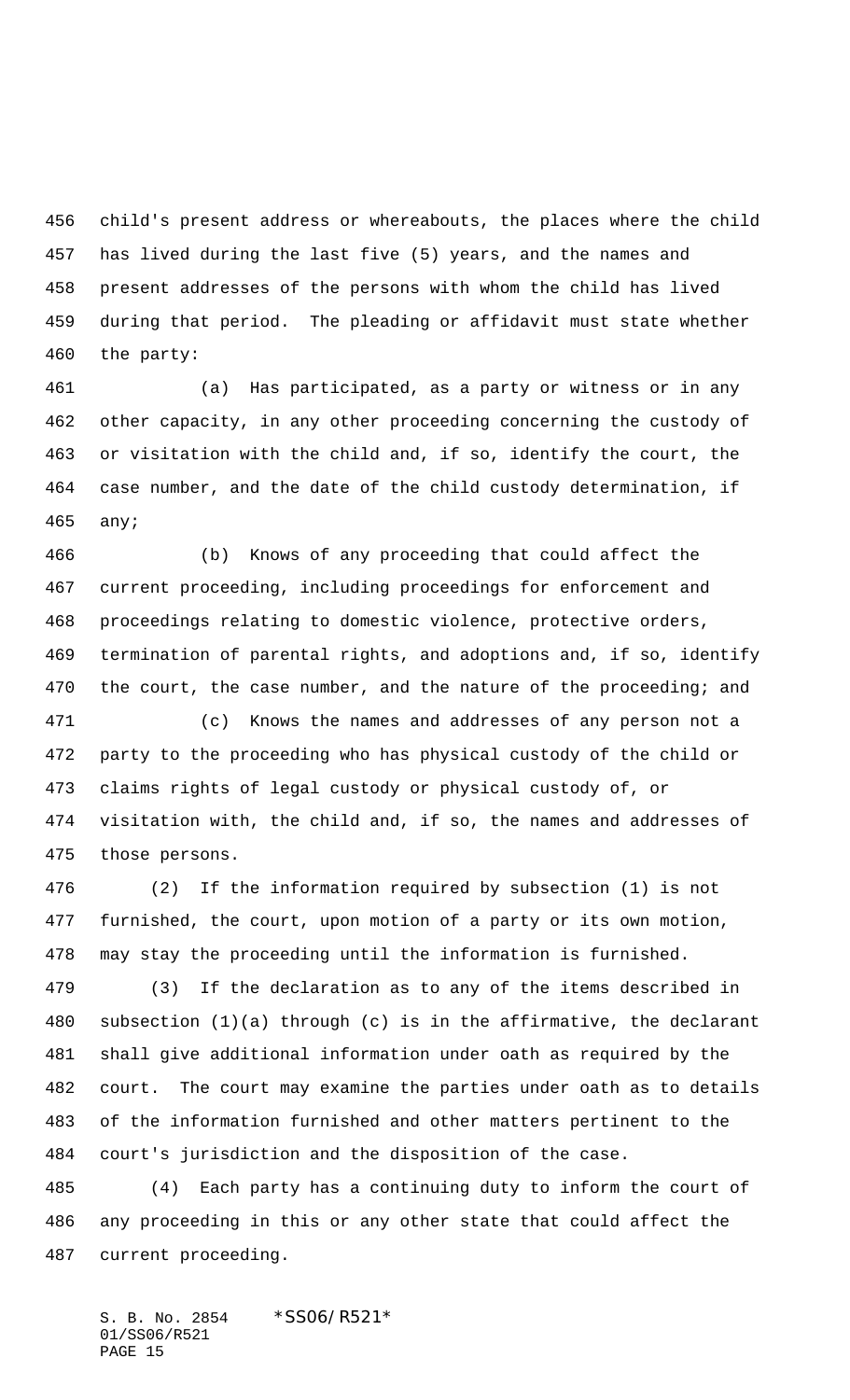(5) If a party alleges in an affidavit or a pleading under oath that the health, safety, or liberty of a party or child would be jeopardized by disclosure of identifying information, the information must be sealed and may not be disclosed to the other party or the public, unless the court orders the disclosure to be made after a hearing in which the court takes into consideration the health, safety, or liberty of the party or child and determines that the disclosure is in the interest of justice.

 SECTION 22. (1) In a child custody proceeding in this state, the court may order a party to the proceeding who is in this state to appear before the court in person with or without the child. The court may order any person who is in this state and who has physical custody or control of the child to appear in person with the child.

 (2) If a party to a child custody proceeding whose presence is desired by the court is outside this state, the court may order that a notice given under Section 8 of this act include a statement directing the party to appear in person with or without the child and informing the party that failure to appear may result in a decision adverse to the party.

 (3) The court may enter any orders necessary to ensure the safety of the child and of any person ordered to appear under this section.

 (4) If a party to a child custody proceeding who is outside this state is directed to appear under subsection (2) or desires to appear personally before the court with or without the child, the court may require another party to pay reasonable and necessary travel and other expenses of the party so appearing and of the child.

 SECTION 23. Under Sections 23 through 38 of this act, a court of this state may enforce an order for the return of the child made under the Hague Convention on the Civil Aspects of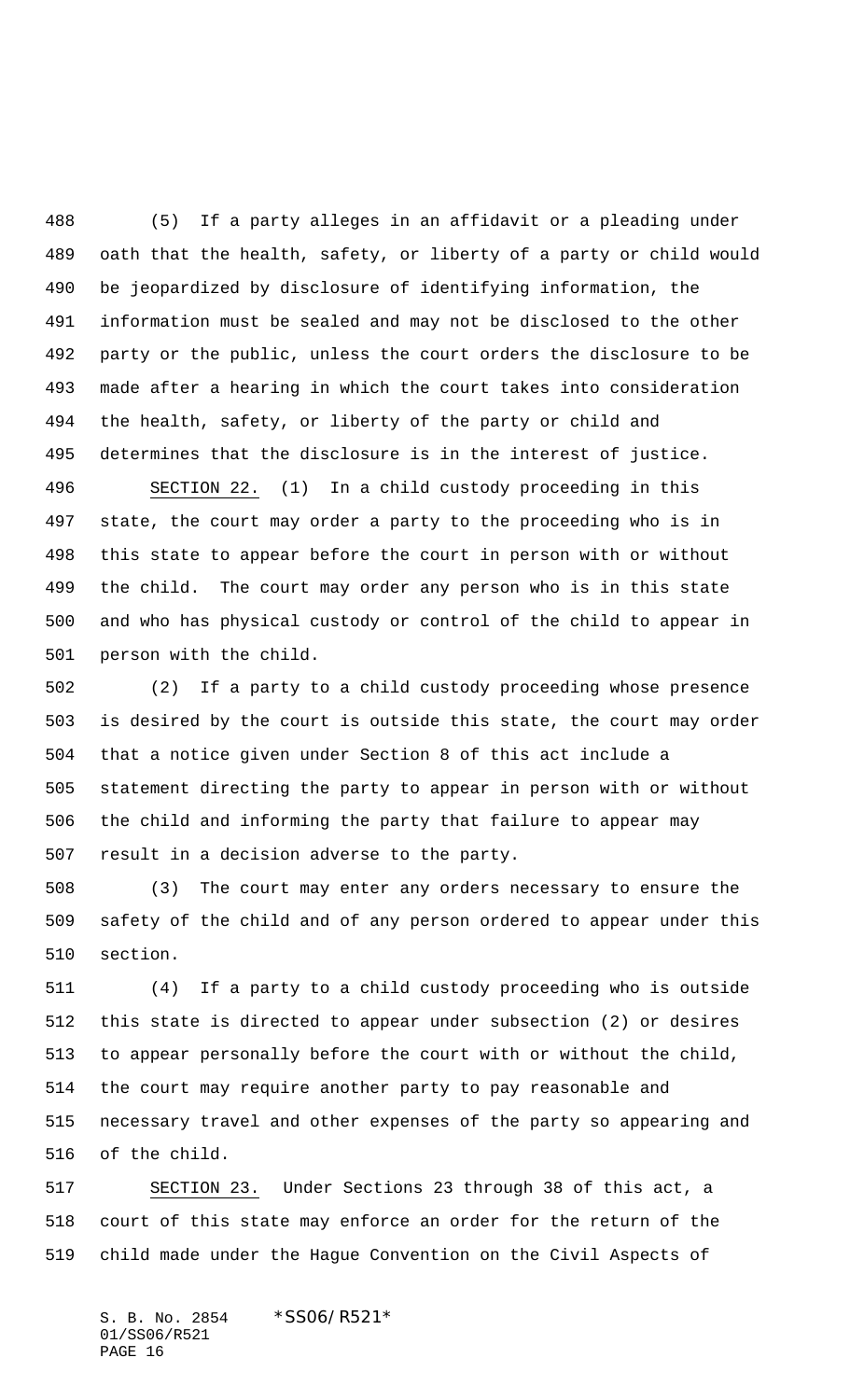International Child Abduction as if it were a child custody determination.

 SECTION 24. (1) A court of this state shall recognize and enforce a child custody determination of a court of another state if the latter court exercised jurisdiction in substantial conformity with this chapter or the determination was made under factual circumstances meeting the jurisdictional standards of this chapter and the determination has not been modified in accordance with this chapter.

 (2) A court of this state may utilize any remedy available under other law of this state to enforce a child custody determination made by a court of another state. The remedies provided in Sections 23 through 38 of this act are cumulative and do not affect the availability of other remedies to enforce a child custody determination.

 SECTION 25. (1) A court of this state which does not have jurisdiction to modify a child custody determination, may issue a temporary order enforcing:

 (a) A visitation schedule made by a court of another state; or

 (b) The visitation provisions of a child custody determination of another state that does not provide for a specific visitation schedule.

S. B. No. 2854 \* SS06/R521\* 01/SS06/R521 (2) If a court of this State makes an order under subsection (1)(a), it shall specify in the order a period that it considers adequate to allow the petitioner to obtain an order from a court having jurisdiction under the criteria specified in Sections 13 through 22 of this act. The order remains in effect until an order is obtained from the other court or the period expires. SECTION 26. (1) A child custody determination issued by a court of another state may be registered in this state, with or without a simultaneous request for enforcement, by sending to the chancery clerk's office of any county in this state:

PAGE 17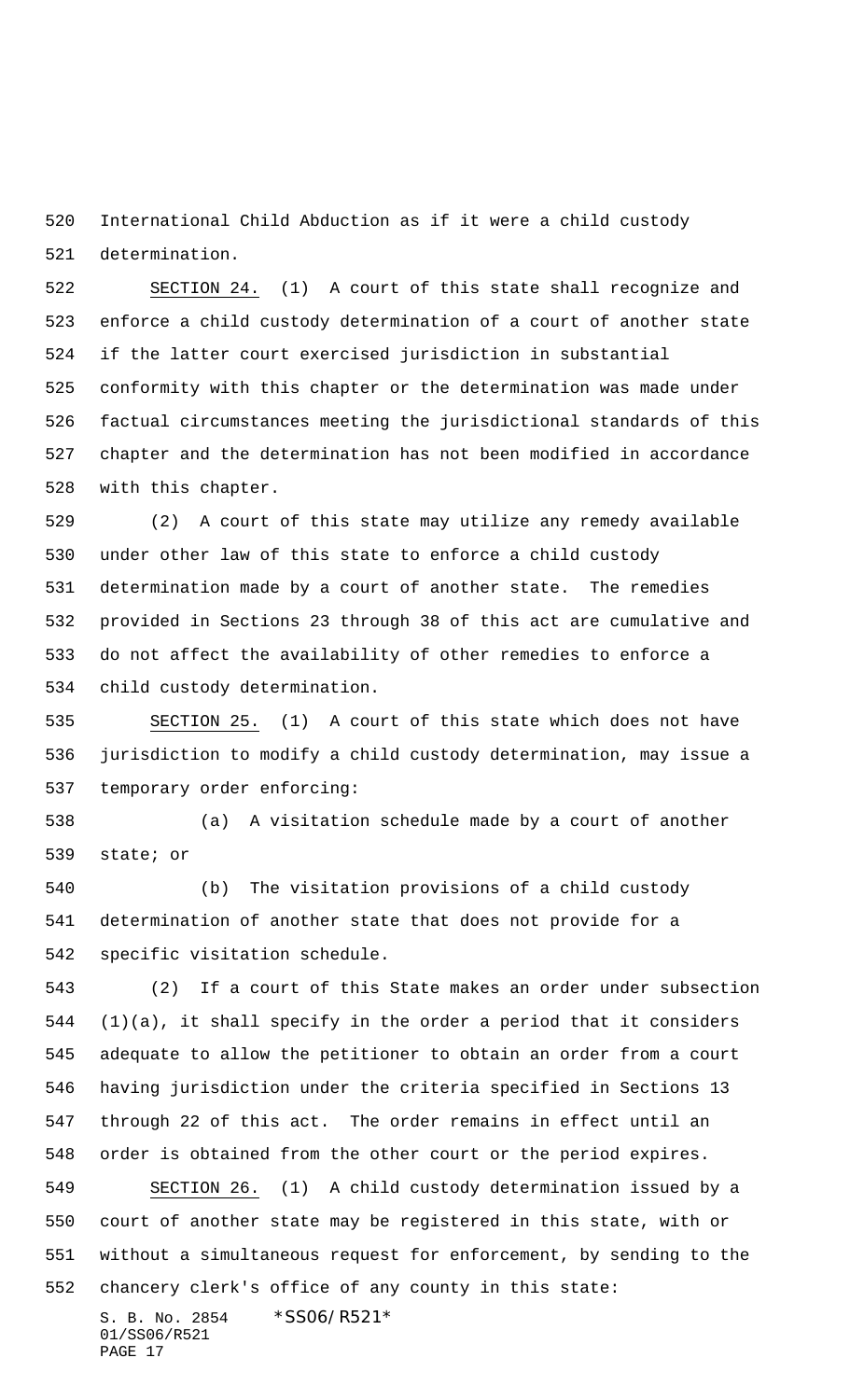(a) A letter or other document requesting registration; (b) Two (2) copies, including one (1) certified copy, of the determination sought to be registered, and a statement under penalty of perjury that to the best of the knowledge and belief of the person seeking registration the order has not been modified; and

 (c) Except as otherwise provided in Section 21 of this act, the name and address of the person seeking registration and any parent or person acting as a parent who has been awarded custody or visitation in the child custody determination sought to be registered.

 (2) On receipt of the documents required by subsection (1), the registering court shall:

 (a) Cause the determination to be filed as a foreign judgment, together with one (1) copy of any accompanying documents and information, regardless of their form; and

 (b) Serve notice upon the persons named under subsection (1)(c) and provide them with an opportunity to contest the registration in accordance with this section.

 (3) The notice required by subsection (2)(b) must state that:

 (a) A registered determination is enforceable as of the date of the registration in the same manner as a determination issued by a court of this state;

 (b) A hearing to contest the validity of the registered determination must be requested within twenty (20) days after service of notice; and

 (c) Failure to contest the registration will result in confirmation of the child custody determination and preclude further contest of that determination with respect to any matter that could have been asserted.

S. B. No. 2854 \*SS06/R521\* 01/SS06/R521 PAGE 18 (4) A person seeking to contest the validity of a registered order must request a hearing within twenty (20) days after service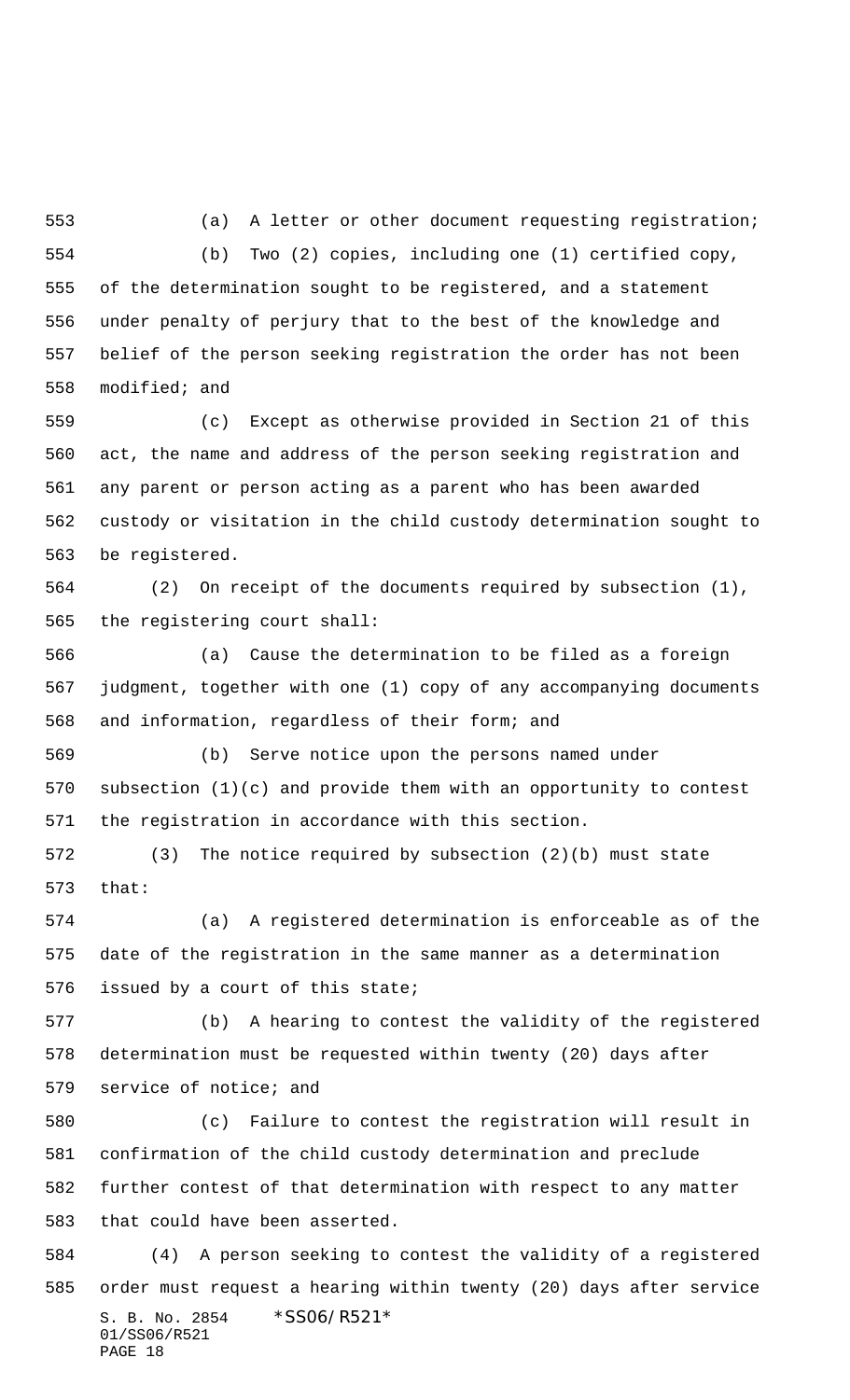of the notice. At that hearing, the court shall confirm the registered order unless the person contesting registration establishes that:

 (a) The issuing court did not have jurisdiction under Sections 13 through 23 of this act;

 (b) The child custody determination sought to be registered has been vacated, stayed, or modified by a court having jurisdiction to do so under Sections 13 through 23 of this act; or

 (c) The person contesting registration was entitled to notice, but notice was not given in accordance with the standards of Section 8 of this act, in the proceedings before the court that issued the order for which registration is sought.

 (5) If a timely request for a hearing to contest the validity of the registration is not made, the registration is confirmed as a matter of law and the person requesting registration and all persons served must be notified of the confirmation.

 (6) Confirmation of a registered order, whether by operation of law or after notice and hearing, precludes further contest of the order with respect to any matter that could have been asserted at the time of registration.

 SECTION 27. (1) A court of this state may grant any relief normally available under the law of this state to enforce a registered child custody determination made by a court of another state.

 (2) A court of this state shall recognize and enforce, but may not modify, except in accordance with Sections 13 through 22 of this act, a registered child custody determination of a court of another state.

S. B. No. 2854 \* SS06/R521\* 01/SS06/R521 PAGE 19 SECTION 28. If a proceeding for enforcement under Sections 23 through 38 of this act is commenced in a court of this state and the court determines that a proceeding to modify the determination is pending in a court of another state having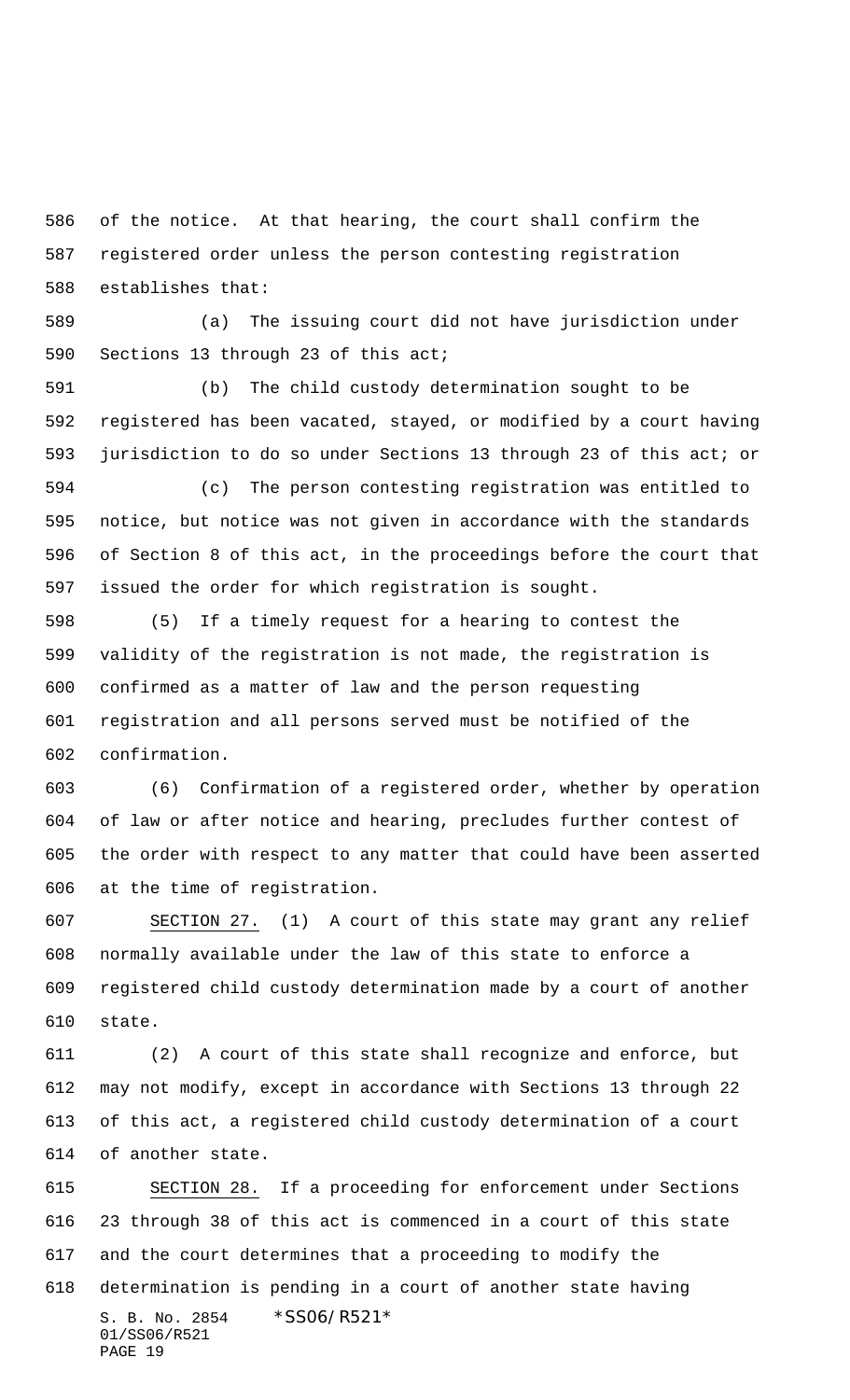jurisdiction to modify the determination under Sections 13 through 22 of this act, the enforcing court shall immediately communicate with the modifying court. The proceeding for enforcement continues unless the enforcing court, after consultation with the modifying court, stays or dismisses the proceeding.

 SECTION 29. A petition under Sections 23 through 38 of this act must be verified. Certified copies of all orders sought to be enforced and of any order confirming registration must be attached to the petition. A copy of a certified copy of an order may be attached instead of the original.

 (2) A petition for enforcement of a child custody determination must state:

 (a) Whether the court that issued the determination identified the jurisdictional basis it relied upon in exercising jurisdiction and, if so, what the basis was;

 (b) Whether the determination for which enforcement is sought has been vacated, stayed, or modified by a court whose decision must be enforced under this chapter and, if so, identify 637 the court, the case number, and the nature of the proceeding;

 (c) Whether any proceeding has been commenced that could affect the current proceeding, including proceedings relating to domestic violence, protective orders, termination of parental rights, and adoptions and, if so, identify the court, the case number, and the nature of the proceeding;

 (d) The present physical address of the child and the respondent, if known;

 (e) Whether relief in addition to the immediate physical custody of the child and attorney's fees is sought, including a request for assistance from law enforcement officials and, if so, the relief sought; and

 (f) If the child custody determination has been registered and confirmed under Section 26 of this act, the date and place of registration.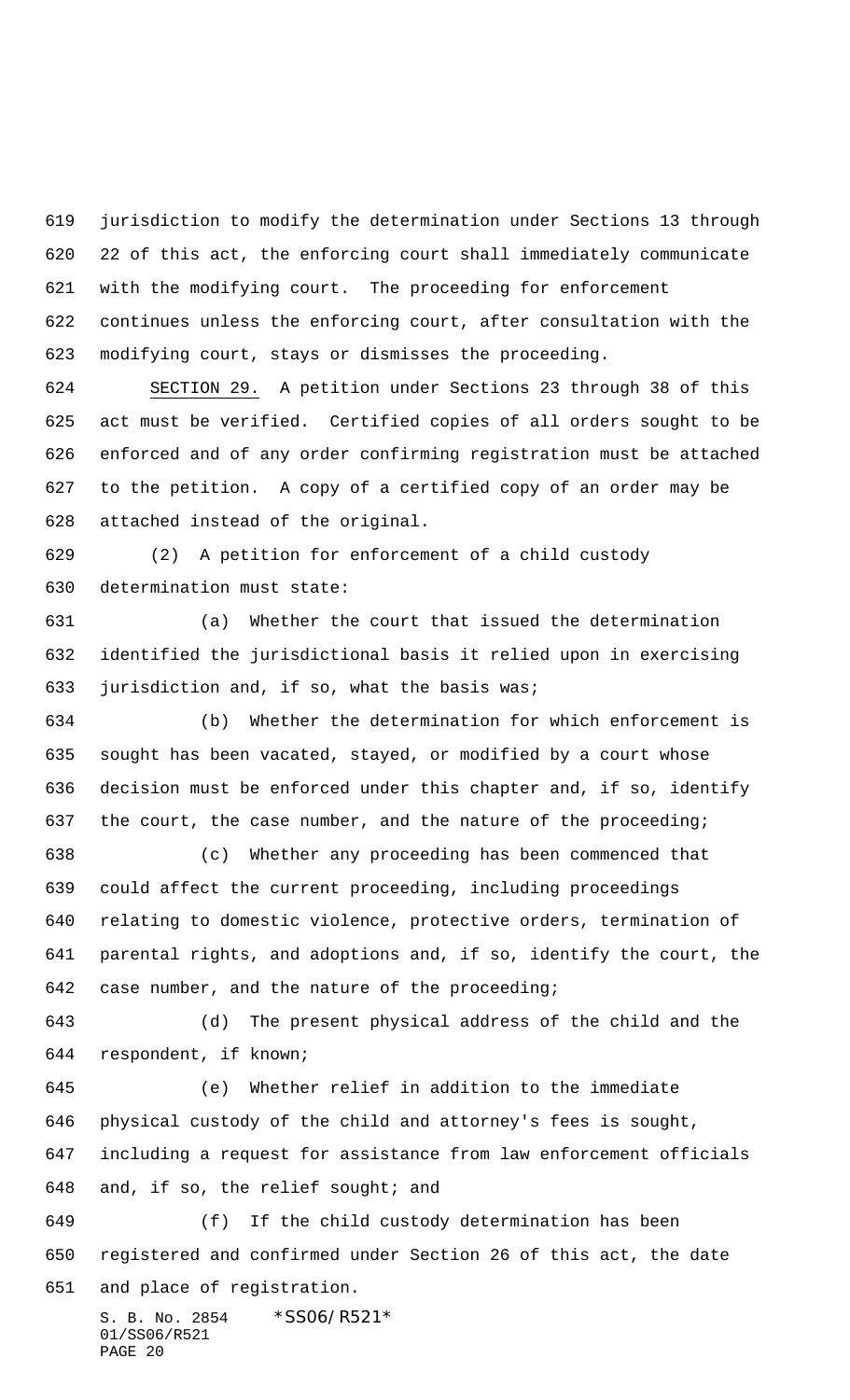(3) Upon the filing of a petition, the court shall issue an order directing the respondent to appear in person with or without the child at a hearing and may enter any order necessary to ensure the safety of the parties and the child. The hearing must be held on the next judicial day after service of the order unless that date is impossible. In that event, the court shall hold the hearing on the first judicial day possible. The court may extend the date of hearing at the request of the petitioner.

 (4) An order issued under subsection (3) must state the time and place of the hearing and advise the respondent that at the hearing the court will order that the petitioner may take immediate physical custody of the child and the payment of fees, costs, and expenses under Section 33 of this act, and may schedule a hearing to determine whether further relief is appropriate, unless the respondent appears and establishes that:

 (a) The child custody determination has not been registered and confirmed under Section 26 of this act and that: (i) The issuing court did not have jurisdiction

under this act;

 (ii) The child custody determination for which enforcement is sought has been vacated, stayed, or modified by a court having jurisdiction to do so under Sections 13 through 22 of this act;

 (iii) The respondent was entitled to notice, but notice was not given in accordance with the standards of Section 8 of this act, in the proceedings before the court that issued the order for which enforcement is sought; or

S. B. No. 2854 \* SS06/R521\* 01/SS06/R521 PAGE 21 (b) The child custody determination for which enforcement is sought was registered and confirmed under Section 25 of this act, but has been vacated, stayed, or modified by a court of a state having jurisdiction to do so under this act. SECTION 30. Except as otherwise provided in Section 32 of this act, the petition and order must be served, by any method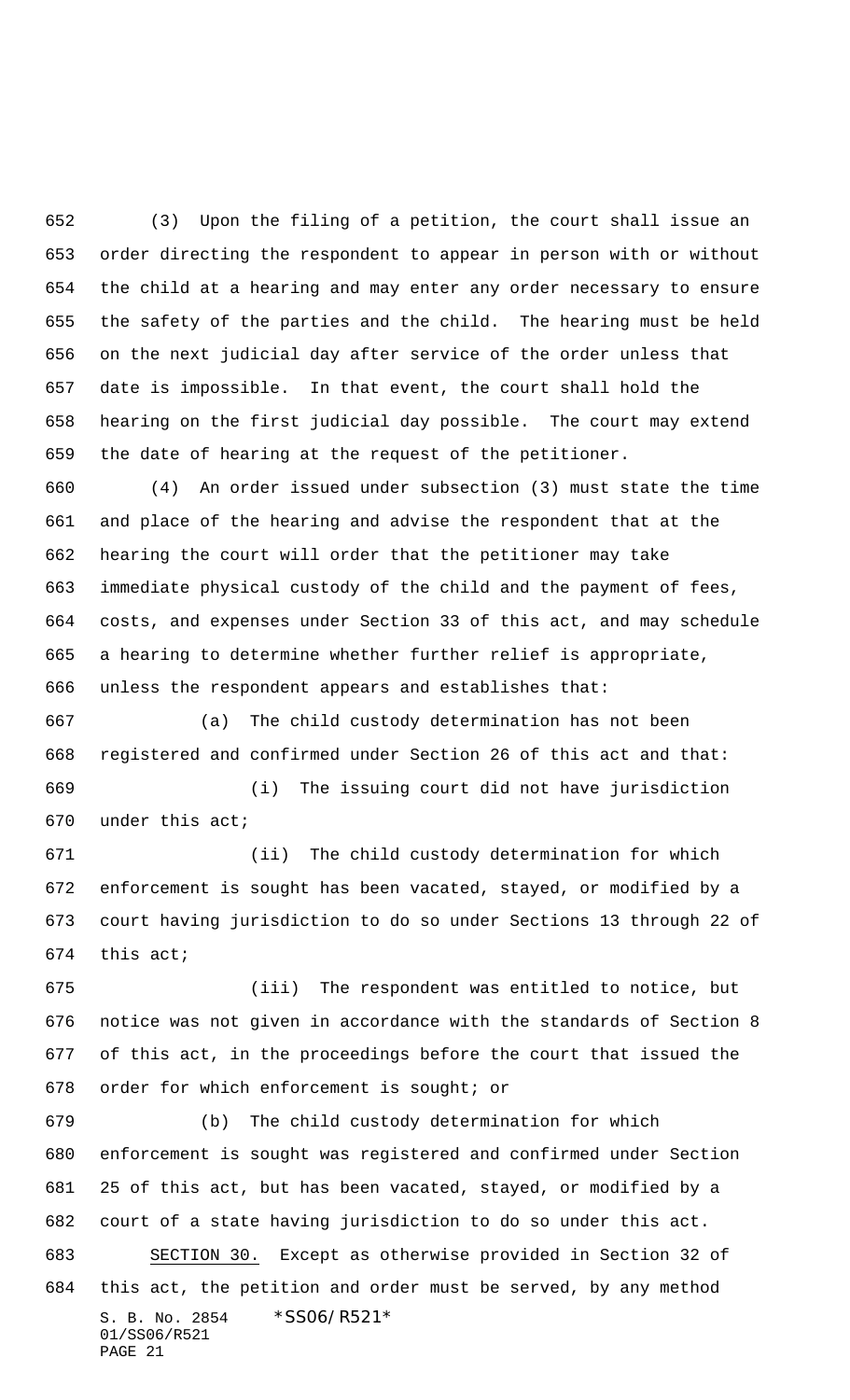authorized by the law of this state, upon respondent and any person who has physical custody of the child.

 SECTION 31. (1) Unless the court issues a temporary emergency order under Section 16 of this act, upon a finding that a petitioner is entitled to immediate physical custody of the child, the court shall order that the petitioner may take immediate physical custody of the child unless the respondent establishes that:

 (a) The child custody determination has not been registered and confirmed under Section 26 of this act and that: (i) The issuing court did not have jurisdiction

under this act;

 (ii) The child custody determination for which enforcement is sought has been vacated, stayed, or modified by a court of a state having jurisdiction to do so under Section 13 700 through 22 of this act; or

 (iii) The respondent was entitled to notice, but notice was not given in accordance with the standards of Section 8 of this act, in the proceedings before the court that issued the order for which enforcement is sought; or

 (b) The child custody determination for which enforcement is sought was registered and confirmed under Section 26 of this act but has been vacated, stayed, or modified by a court of a state having jurisdiction to do so under Sections 13 through 22 of this act.

 (2) The court shall award the fees, costs, and expenses authorized under Section 33 of this act and may grant additional relief, including a request for the assistance of law enforcement officials, and set a further hearing to determine whether additional relief is appropriate.

 (3) If a party called to testify refuses to answer on the ground that the testimony may be self-incriminating, the court may draw an adverse inference from the refusal.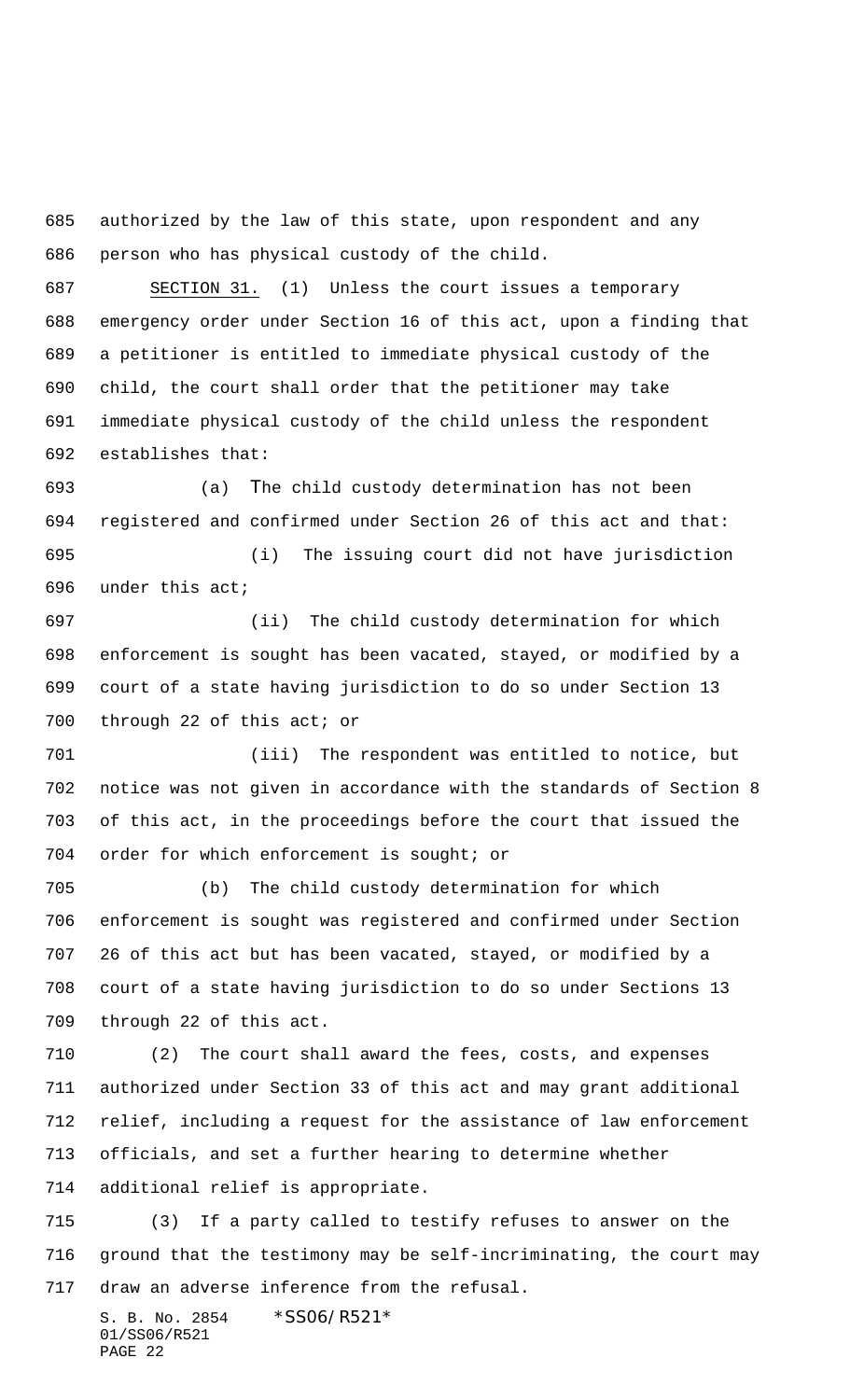(4) A privilege against disclosure of communications between spouses and a defense of immunity based on the relationship of husband and wife or parent and child may not be invoked in a proceeding under this act.

 SECTION 32. (1) Upon the filing of a petition seeking enforcement of a child custody determination, the petitioner may file a verified application for the issuance of a warrant to take physical custody of the child if the child is immediately likely to suffer serious physical harm or be removed from this state.

 (2) If the court, upon the testimony of the petitioner or other witness, finds that the child is imminently likely to suffer serious physical harm or be removed from this state, it may issue a warrant to take physical custody of the child. The petition must be heard on the next judicial day after the warrant is executed unless that date is impossible. In that event, the court shall hold the hearing on the first judicial day possible. The application for the warrant must include the statements required by Section 29(2) of this act.

 (3) A warrant to take physical custody of a child must: (a) Recite the facts upon which a conclusion of imminent serious physical harm or removal from the jurisdiction is

based;

 (b) Direct law enforcement officers to take physical custody of the child immediately; and

 (c) Provide for the placement of the child pending final relief.

 (4) The respondent must be served with the petition, warrant, and order immediately after the child is taken into physical custody.

S. B. No. 2854 \* SS06/R521\* 01/SS06/R521 PAGE 23 (5) A warrant to take physical custody of a child is enforceable throughout this state. If the court finds on the basis of the testimony of the petitioner or other witness that a less intrusive remedy is not effective, it may authorize law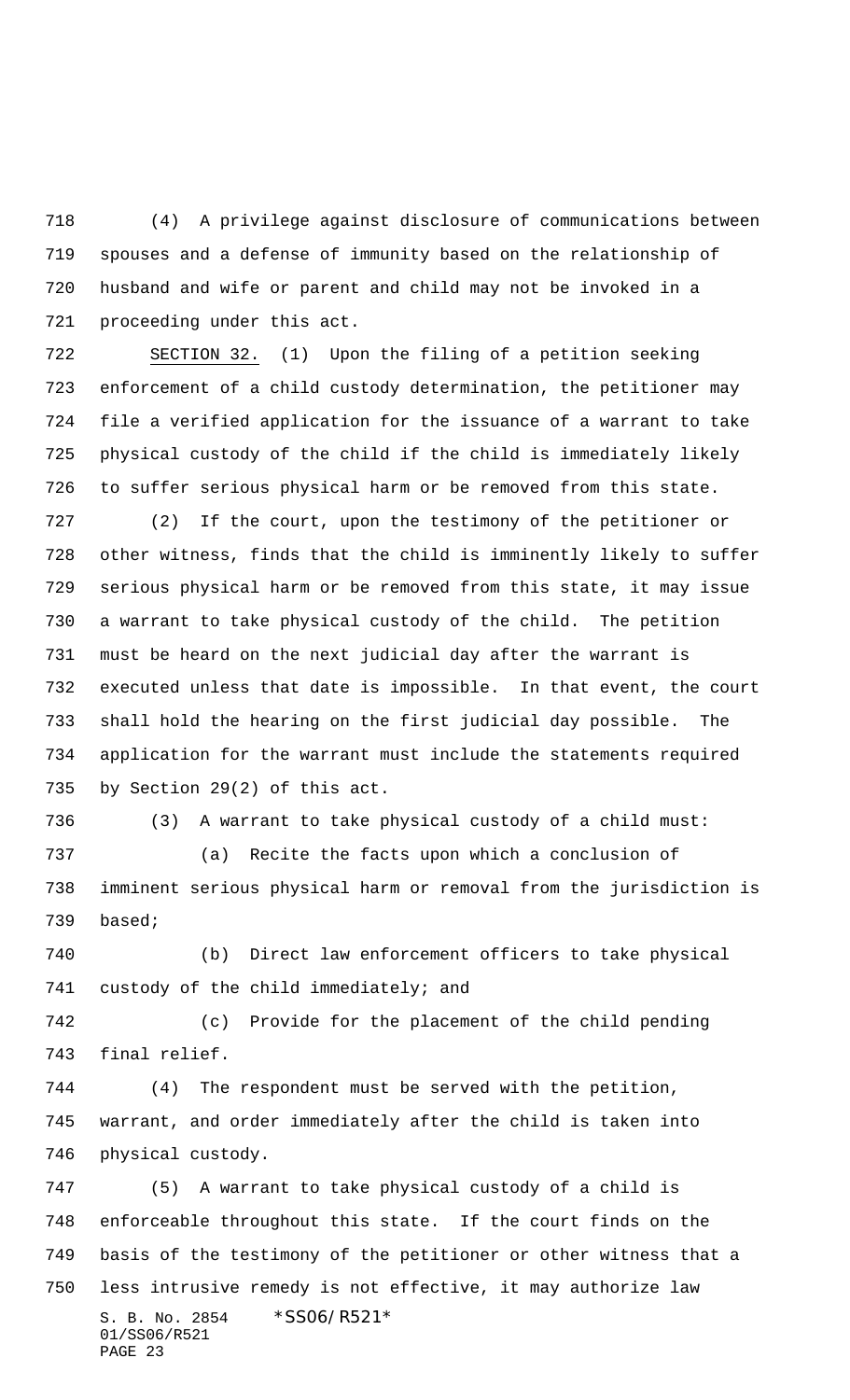enforcement officers to enter private property to take physical custody of the child. If required by exigent circumstances of the case, the court may authorize law enforcement officers to make a forcible entry at any hour.

 (6) The court may impose conditions upon placement of a child to ensure the appearance of the child and the child's custodian.

 SECTION 33. (1) The court shall award the prevailing party, including a state, necessary and reasonable expenses incurred by or on behalf of the party, including costs, communication expenses, attorney's fees, investigative fees, expenses for witnesses, travel expenses, and child care during the course of the proceedings, unless the party from whom fees or expenses are sought establishes that the award would be clearly inappropriate.

 (2) The court may not assess fees, costs, or expenses against a state unless authorized by law other than this chapter.

 SECTION 34. A court of this state shall accord full faith and credit to an order issued by another state and consistent with this chapter which enforces a child custody determination by a court of another state unless the order has been vacated, stayed, or modified by a court having jurisdiction to do so under Sections 13 through 22 of this act.

 SECTION 35. An appeal may be taken from a final order in a proceeding under Sections 23 through 38 of this act in accordance with expedited appellate procedures in other civil cases. Unless the court enters a temporary emergency order under Section 16 of this act, the enforcing court may not stay an order enforcing a child custody determination pending appeal.

S. B. No. 2854 \*SS06/R521\* 01/SS06/R521 PAGE 24 SECTION 36. (1) In a case arising under this chapter or involving the Hague Convention on the Civil Aspects of International Child Abduction, the prosecutor or other appropriate public official may take any lawful action, including resort to a proceeding under Sections 23 through 38 of this act or any other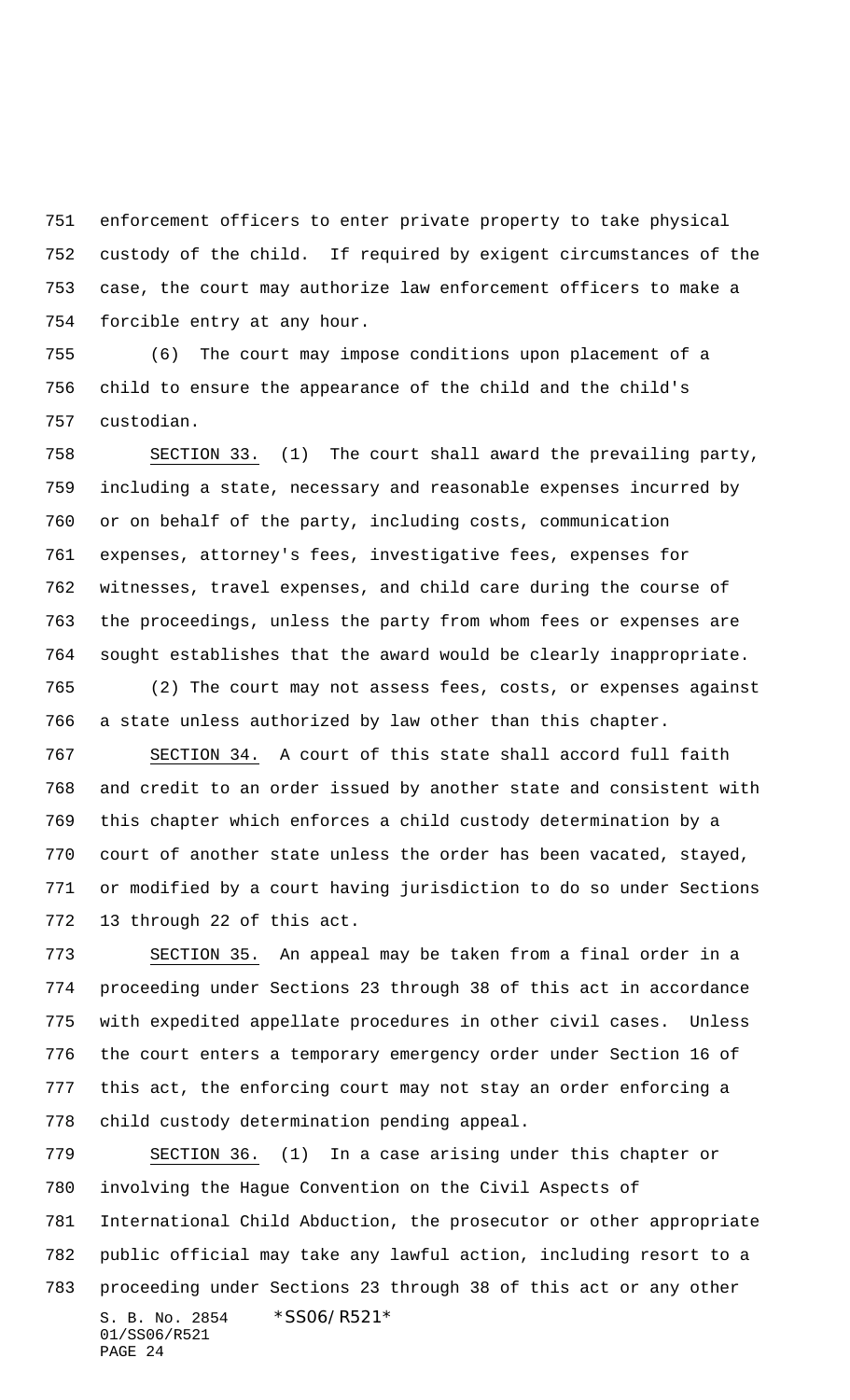available civil proceeding to locate a child, obtain the return of a child, or enforce a child custody determination if there is:

(a) An existing child custody determination;

 (b) A request to do so from a court in a pending child custody proceeding;

 (c) A reasonable belief that a criminal statute has been violated; or

 (d) A reasonable belief that the child has been wrongfully removed or retained in violation of the Hague Convention on the Civil Aspects of International Child Abduction.

 (2) A prosecutor or appropriate public official acting under this section acts on behalf of the court and may not represent any party.

 SECTION 37. At the request of a prosecutor or other appropriate public official acting under Section 36 of this act, a law enforcement officer may take any lawful action reasonably necessary to locate a child or a party and assist a prosecutor or appropriate public official with responsibilities under Section 36 of this act.

 SECTION 38. If the respondent is not the prevailing party, the court may assess against the respondent all direct expenses and costs incurred by the prosecutor or other appropriate public official and law enforcement officers under Section 36 or 37 of this act.

 SECTION 39. Sections 93-23-1, 93-23-3, 93-23-5, 93-23-7, 93-23-9, 93-23-11, 93-23-13, 93-23-15, 93-23-17, 93-23-19, 93-23-21, 93-23-23, 93-23-25, 93-23-27, 93-23-29, 93-23-31, 93-23-33, 93-23-35, 93-23-37, 93-23-39, 93-23-41, 93-23-43, 93-23-45, and 93-23-47, Mississippi Code of 1972, which constitute the Uniform Child Custody Jurisdiction Act adopted in 1982, are hereby repealed.

S. B. No. 2854 \* SS06/R521\* 01/SS06/R521 PAGE 25 SECTION 40. In applying and construing this uniform act, consideration must be given to the need to promote uniformity of